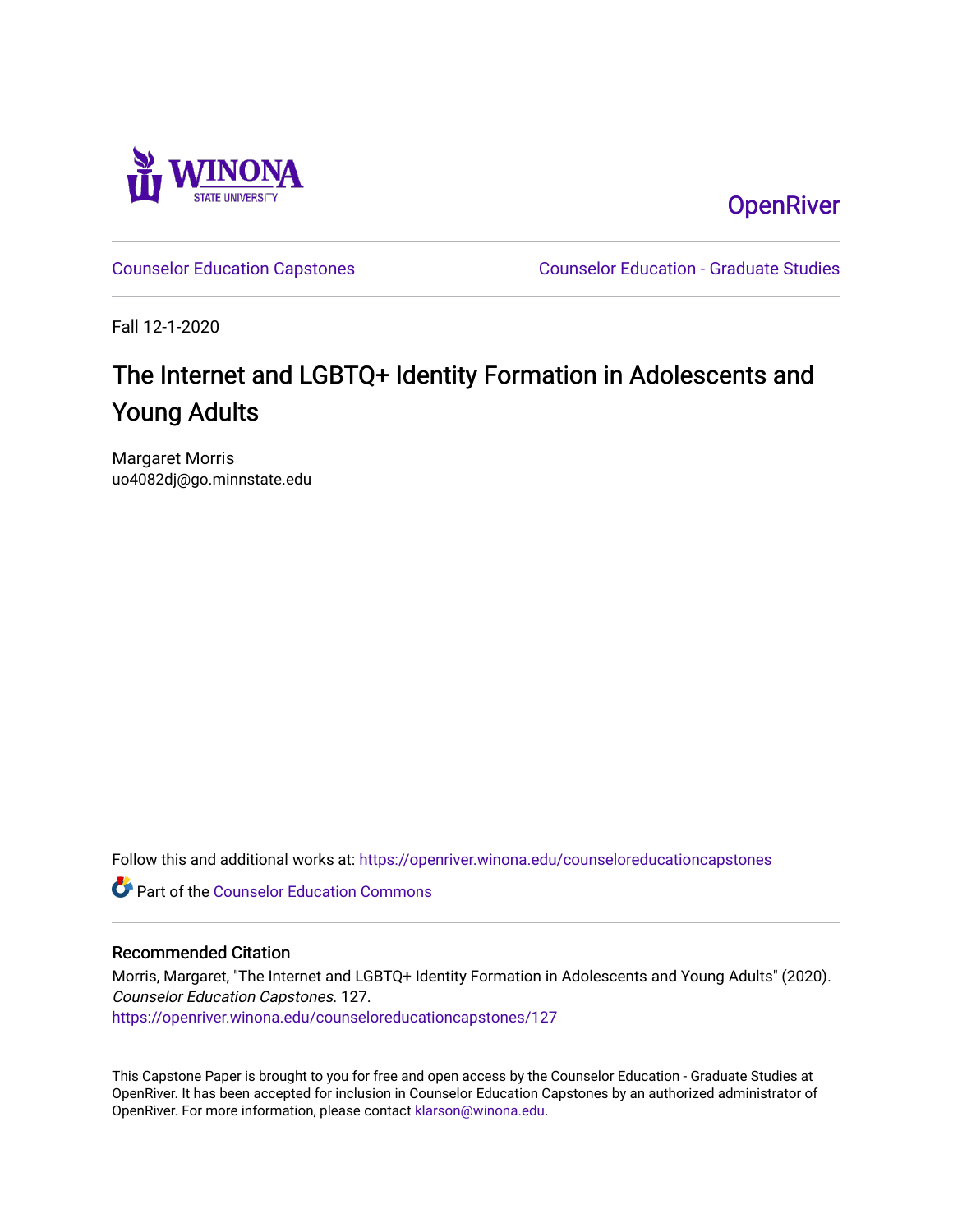# THE INTERNET AND LGBTQ+ IDENTITY FORMATION IN ADOLESCENTS AND YOUNG ADULTS

Margaret Morris

A Capstone Project submitted in partial fulfillment

of the requirements for the Master of Science Degree in

Counselor Education at

Winona State University

Fall 2020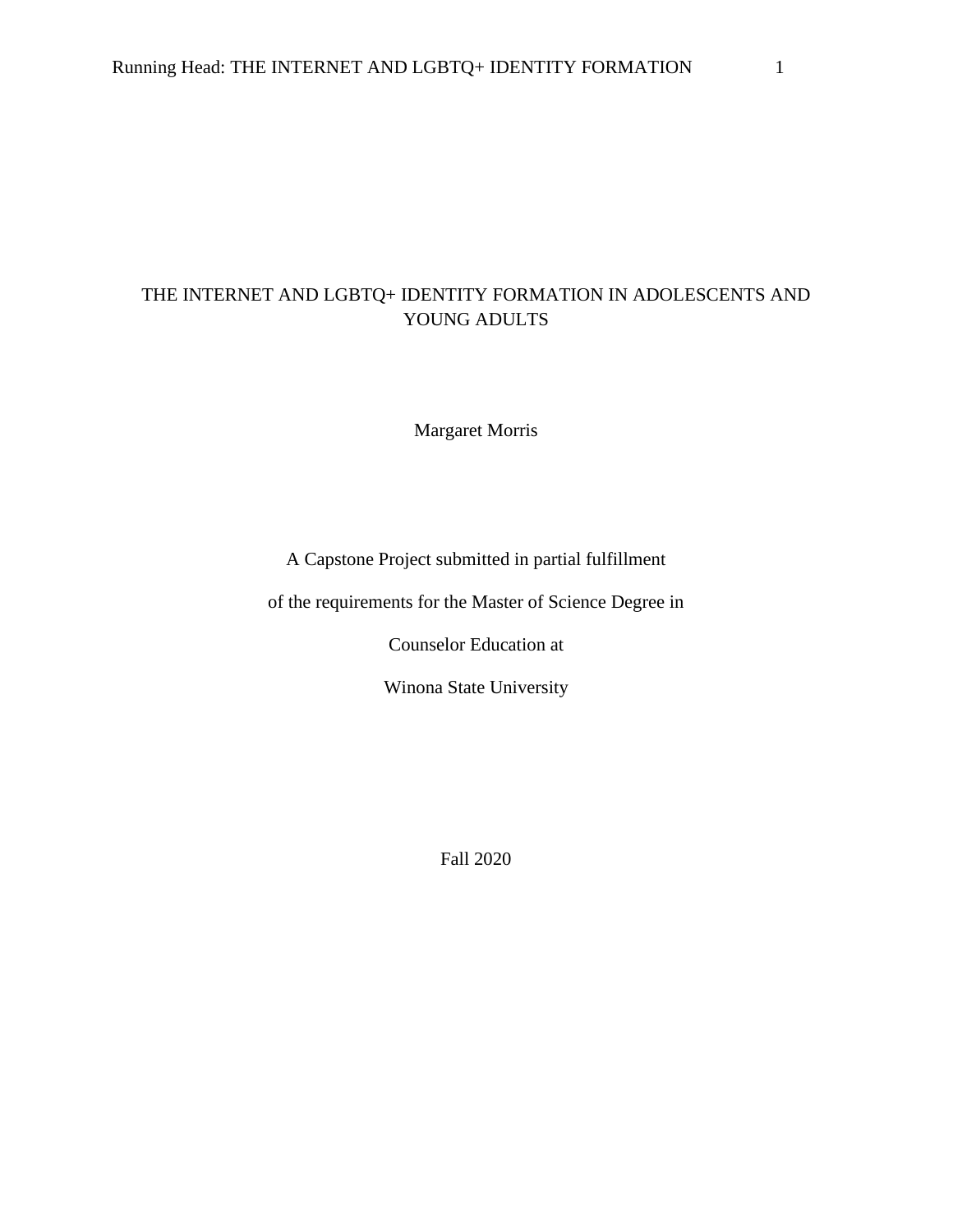Winona State University

College of Education

Counselor Education Department

## CERTIFICATE OF APPROVAL

## CAPSTONE PROJECT

\_\_\_\_\_\_\_\_\_\_\_\_\_\_\_\_\_\_\_\_\_\_\_\_\_\_

The Internet and LGBTQ+ Identity Formation in Adolescents and Young Adults

\_\_\_\_\_\_\_\_\_\_\_\_\_\_\_\_\_\_\_

This is to certify that the Capstone Project of

Margaret Morris

Has been approved by the faculty advisor and the CE 695 – Capstone Project

Course Instructor in partial fulfillment of the requirements for the

Master of Science Degree in

Counselor Education

Capstone Project Supervisor: \_\_\_Mary Fawcett\_\_\_\_\_

Name

\_\_\_\_

Signature

Approval Date: <u>12.1.2020</u>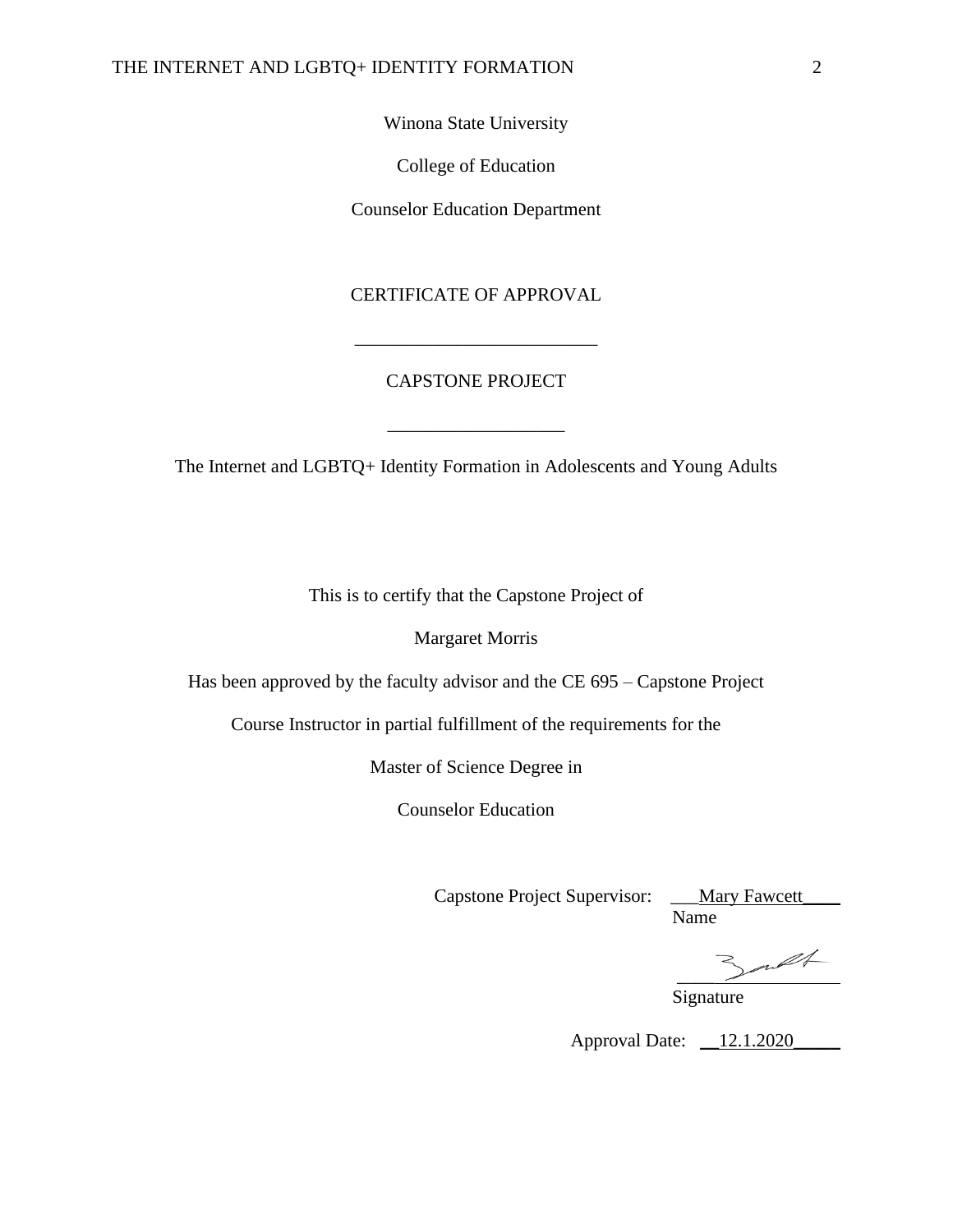#### Abstract

The internet is a key part of identity exploration and the coming out process for LGBTQ+ youth and young adults. While the internet offers the benefits of allowing individuals to participate in LGBTQ+ identity formation, community development, and affirming sex education no matter where they live, it also presents challenges. These challenges include the potential for internet addiction, the possibility of encountering cyberbullying and derogatory language and hate speech online, and misinformation about sex. To help clients who are LGBTQ+ youth and young adults using the internet in their coming out process, counselors will need to know how to navigate both positive and negative influences that the internet can have on the mental health and overall wellbeing of these clients. Counselors should also be aware of the different needs of adolescents and young adults, as well as interventions relating to internet addiction, developing additional coping skills, and advocacy.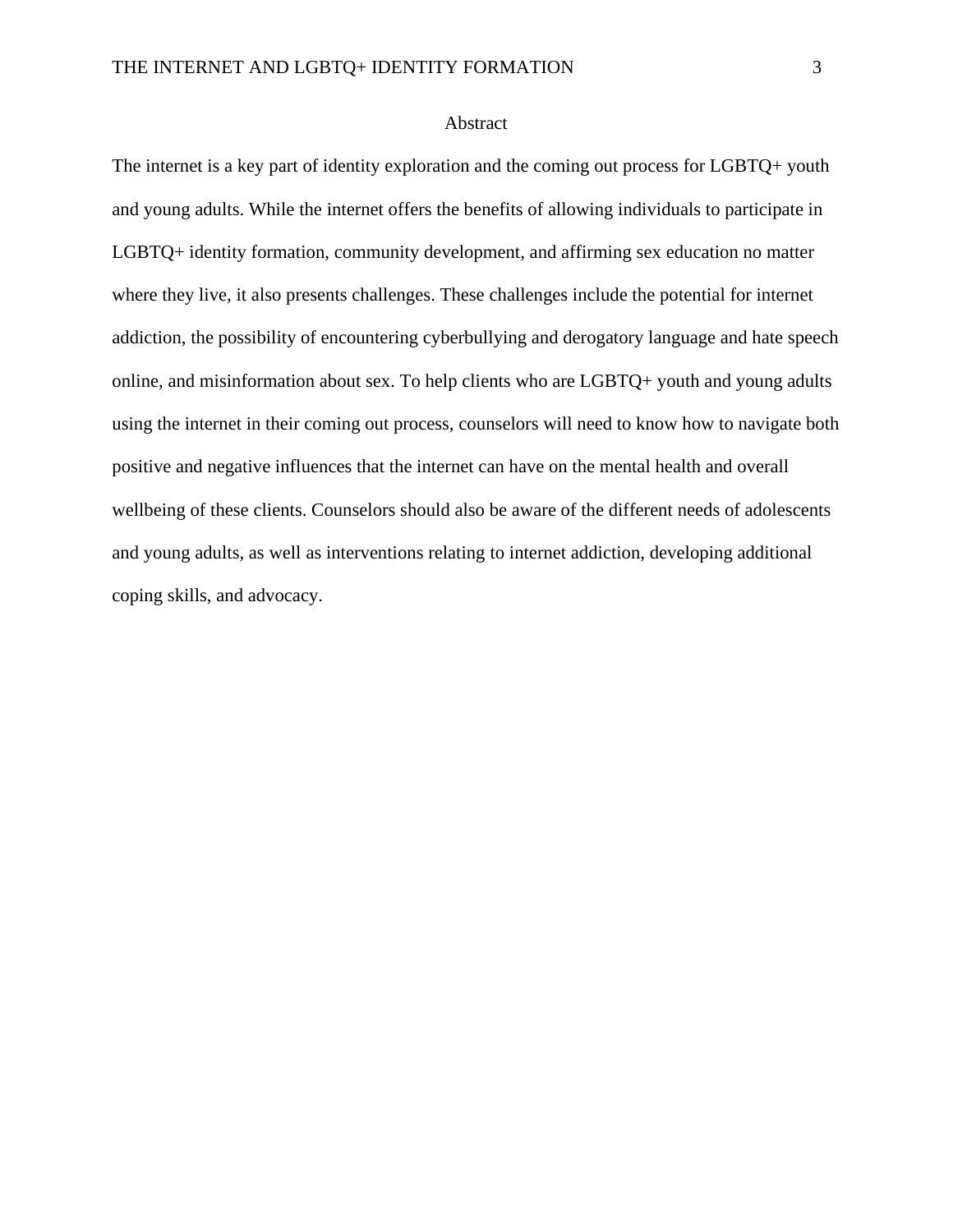# Table of Contents

| Positive Influences of Internet Communities on LGBTQ+ Identity Formation13 |
|----------------------------------------------------------------------------|
| Negative Influences of Internet Communities on LGBTQ+ Identity Formation15 |
|                                                                            |
|                                                                            |
|                                                                            |
|                                                                            |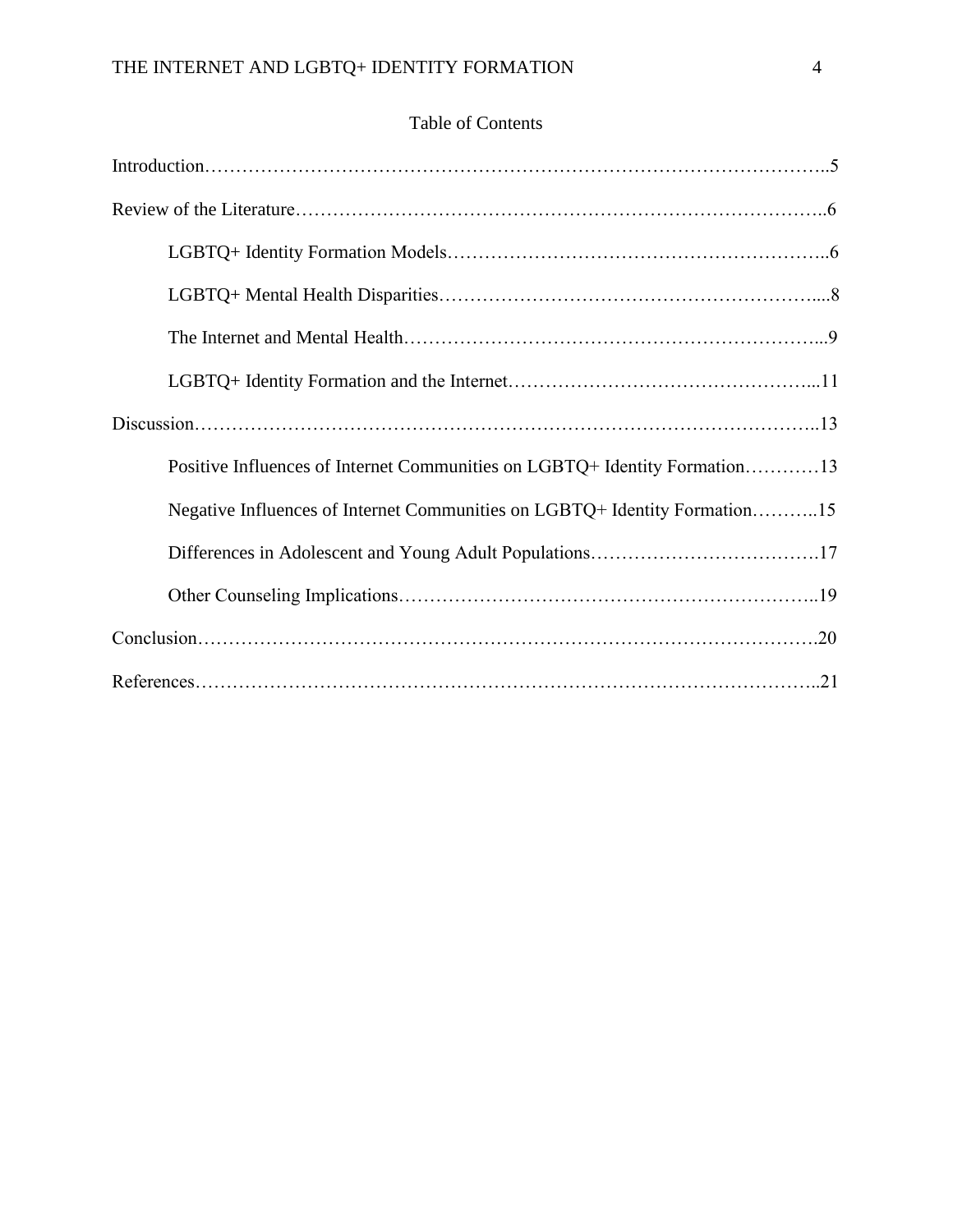The Internet and LGBTQ+ Identity Formation in Adolescents and Young Adults

### **Introduction**

Members of Generation Z, the generation born after the year 1995, are more likely to identify as lesbian, gay, bisexual, transgender, and queer (LGBTQ+) than any generation in history (Ipsos MORI, 2017). As American culture has become increasingly accepting of LGBTQ+ identities over the past several decades, young LGBTQ+ individuals have had the opportunity to explore non-normative gender and sexual identities without the same fears of hatred and discrimination faced by LGBTQ+ individuals in earlier generations. In addition to these societal changes, the prevalence of the internet as a tool for learning and socializing has allowed LGBTQ+ individuals to explore their own identities and to find community in ways that would be unimaginable to those coming out in the mid-twentieth century. Indeed, where LGBTQ+ once flocked to coastal cities when they reached adolescence and young adulthood in order to find communities with others who shared their orientations, now they can simply log on to find others who share their attractions, understanding of gender, and other worldviews.

In many ways, the internet helps to make the current era the best in which to come out; however, the internet is not without its problems, especially when it comes to LGBTQ+ individuals. To help clients who are LGBTQ+ youth and young adults using the internet as a support in their coming out process, counselors will need to know how to navigate both the positive and negative influences that the internet can have on the mental health and overall wellbeing of these clients. This paper will explore both the benefits and drawbacks of LGBTQ+ adolescents and young adults using the internet as a way to explore their burgeoning identities, focusing on identity formation, finding community, the mental health impacts of the internet, and the implications these factors have on potential counseling interventions for this population.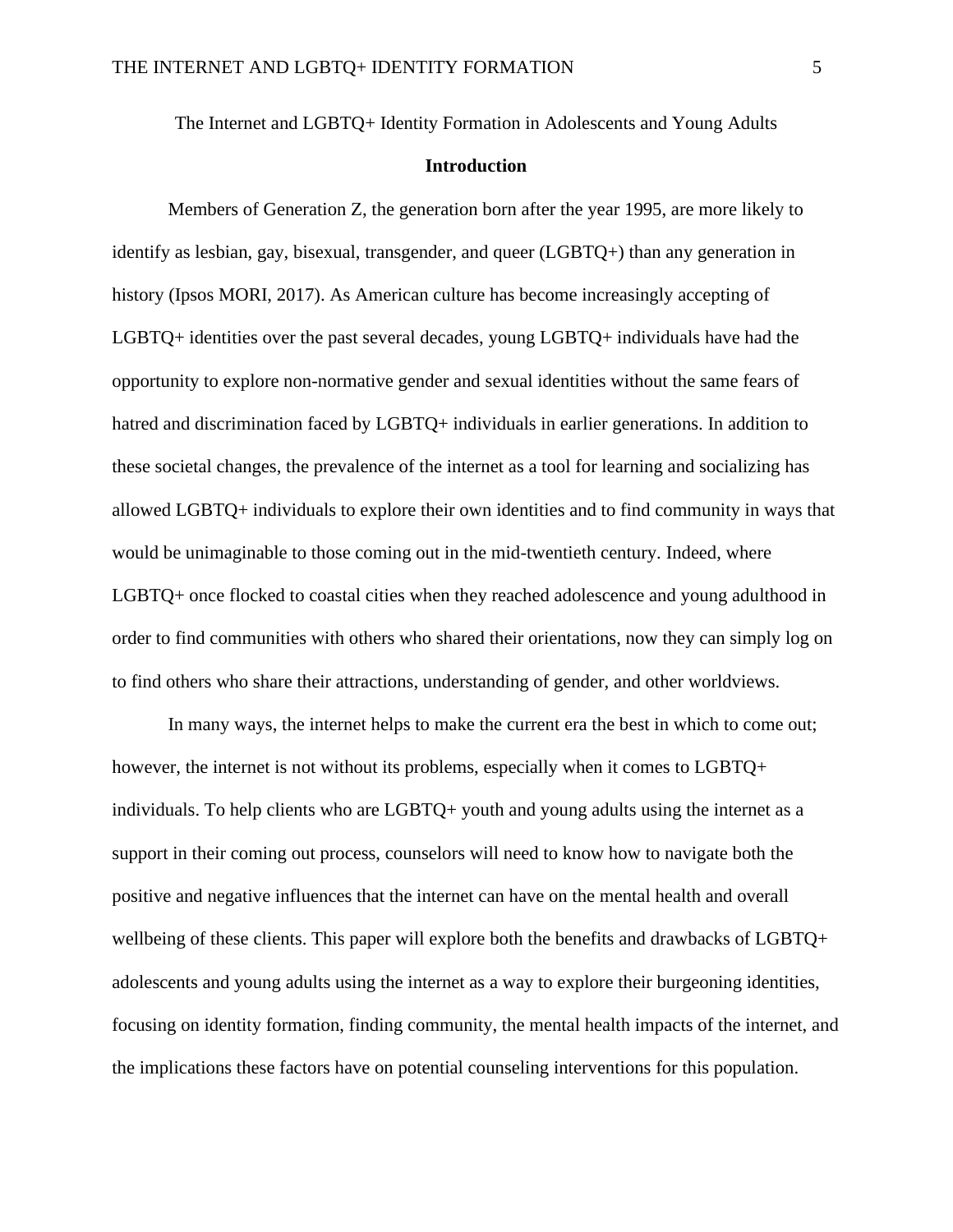#### **Review of Literature**

To better understand the issues surrounding LGBTQ+ identity formation in adolescents and young adults as it relates to internet use, the following literature review provides an overview of LGBTQ+ identity development models, the mental health disparities faced by the LGBTQ+ population, the internet and mental health, and existing research on the effects of the internet on LGBTQ+ identity formation. These combined factors present a foundation upon which to build a discussion about counseling interventions that can support adolescents and young adults as they explore their developing identities online.

#### **LGBTQ+ Identity Formation Models**

Because each LGBTQ+ individual understands their own identity in a unique way, it is challenging to create an all-encompassing model that adequately describes the development of these varied identities. Mental health clinicians working with LGBTQ+ clients will likely need to understand the dimension of each client's identity on their own individual terms. Still, the developmental models of Cass, Troiden, McCarn and Fassinger, Weinberg, and Lev can serve as foundations upon which to build that understanding.

Vivienne Cass developed the first theoretical model for homosexual identity development in order to more clearly define how gay men and lesbians acquire their identities (1979). Cass' model is comprised of six linear stages: identity confusion, identity comparison, identity tolerance, identity acceptance, identity pride, and identity synthesis. As an individual progresses through these stages, they are first tasked with recognizing lesbian or gay feelings in themselves and identifying with other gays and lesbians, differentiating themselves from the heterosexual population (Cass, 1979). The later tasks involve coping with a homophobic society and finding internal strength in a lesbian or gay identity (Cass, 1979). While Cass herself notes in her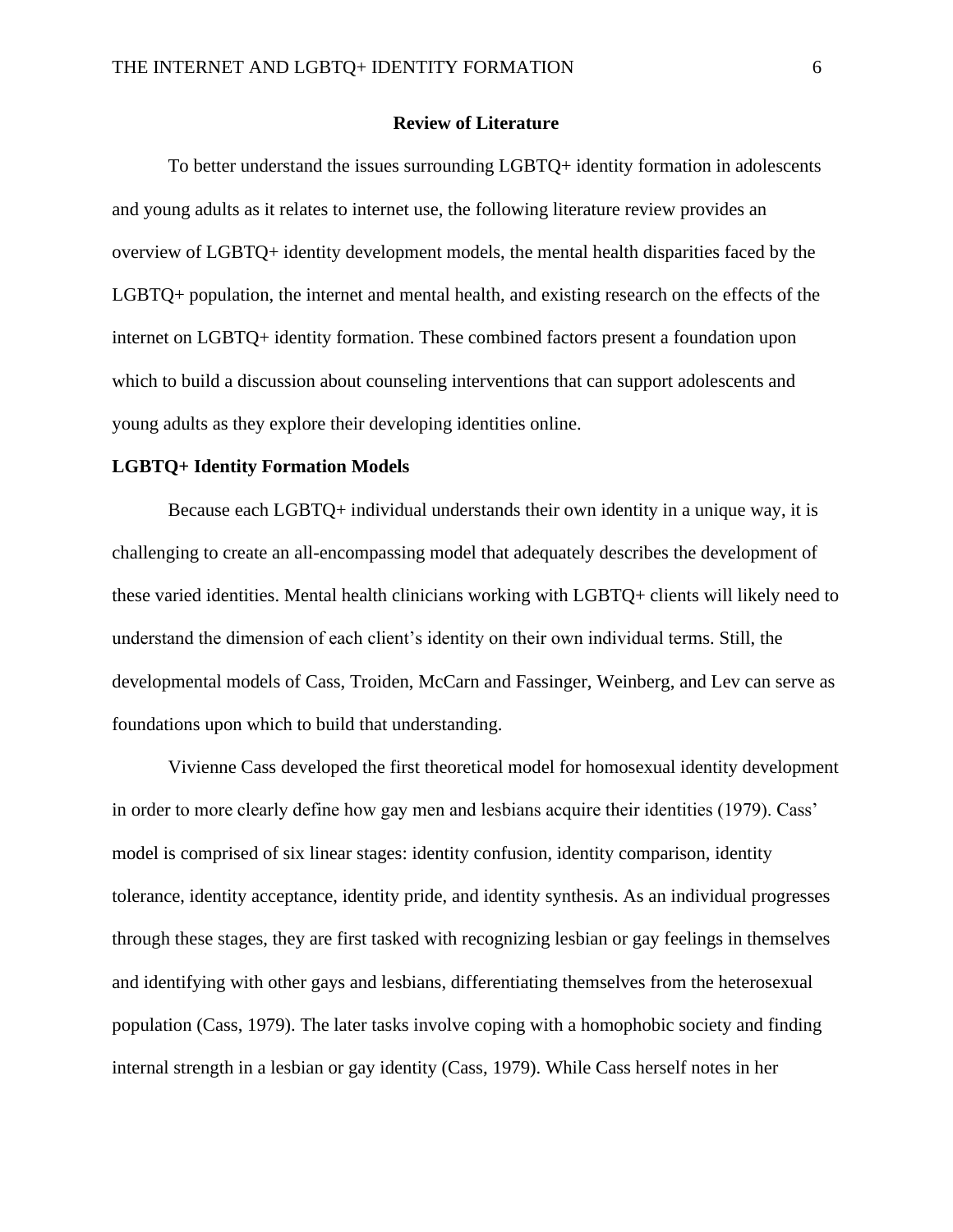research that the model will need to be updated as social attitudes toward gay and lesbian individuals change (1979), the model remains a foundation for other LGBTQ+ identity formation models. Indeed, even in 2020, it is not difficult to imagine a queer adolescent identifying with the first two steps of Cass' model, feeling initial confusion about whether or not they are queer before using the internet to explore the possibility by comparing their experiences to those of others readily available online.

As Cass predicted, additional models for LGBTQ+ identities emerged after hers in order to better describe the varied experiences of LGBTQ+ identity formation. Richard Troiden's 1989 model differed from Cass' in that it aimed to be more flexible, allowing for individuals to cycle through different aspects of identity formation in a non-linear fashion (1989). Susan McCarn and Ruth Fassigner, in an attempt to rectify the fact that Cass' and Troiden's models had been based on the experiences of gay, White men, created a model of identity specifically focused on lesbian identity development (1996). Likewise, Martin Weinberg's bisexuality development model focuses on experiences unique to bisexuals, who he characterizes as having ongoing questions about what it means to be bisexual even as they settle into a bisexual identity (Weinberg, Williams, & Pryor, 1994). Finally, Arlene Istar Lev developed a model of Transgender Emergence, which offers a series of steps transgender and other gender nonconforming individuals cycle through on their way to self-understanding and acceptance (2004).

While these models offer increasingly specific ways of thinking about LGBTQ+ identity development, they share in common themes of initial uncertainty, self-reflection, and comparing the self to examples of other LGBTQ+ individuals in the broader community. Combining these models with a knowledge of how LGBTQ+ adolescents and young adults use the internet to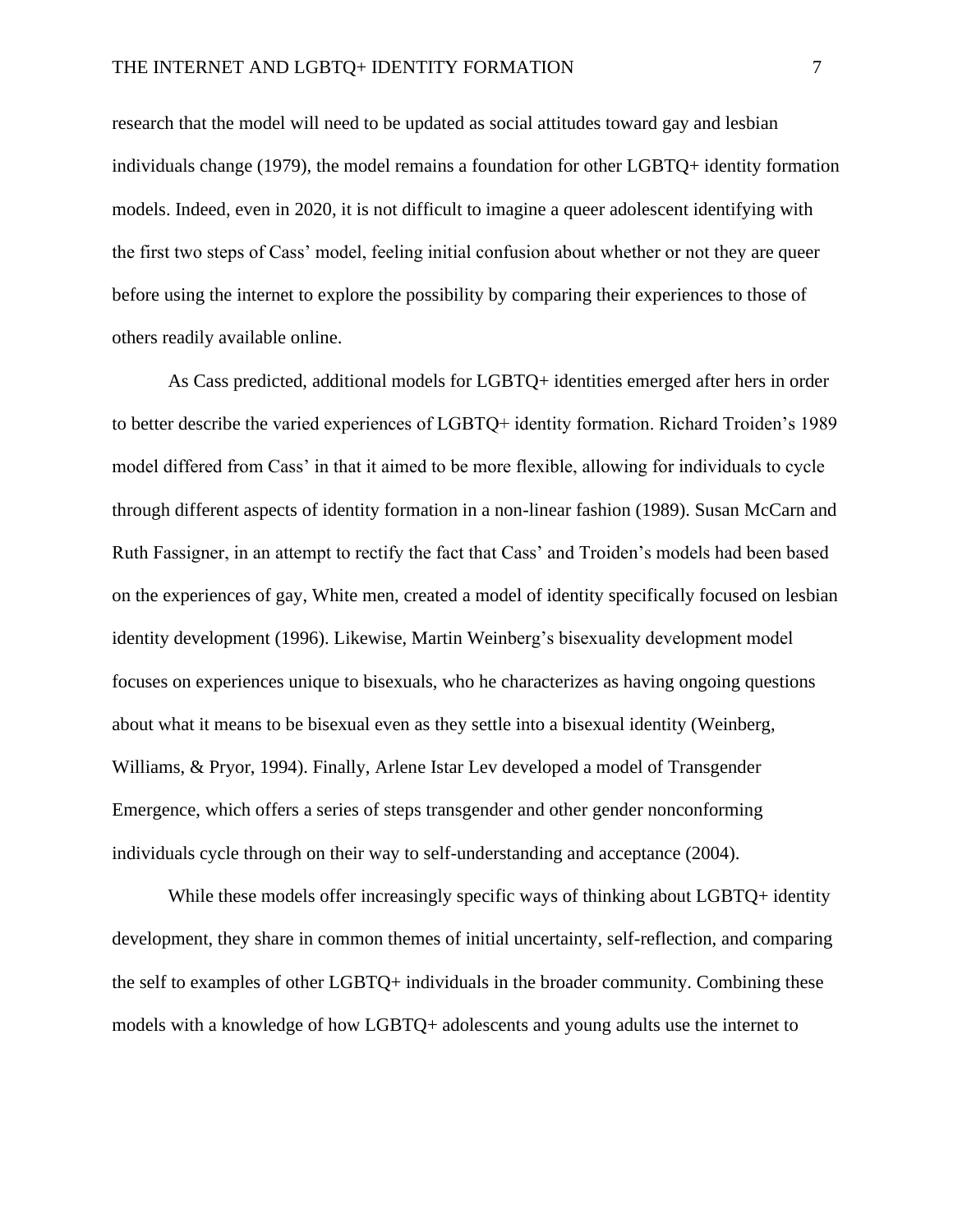explore these elements of their identity can help mental health clinicians to guide youths through this process.

#### **LGBTQ+ Mental Health Disparities**

The mental health disparities experienced by the LGBTQ+ population present a significant problem in facilitating successful LBGTQ+ identity development in adolescents and young adults. While it is true that society is generally more accepting of individuals with LGBTQ+ identities than it was when Cass published her developmental model in 1979, LGBTQ+ youth still feel the negative impacts of marginalization, physical threats, and pressure to take part in conversion therapy which can all negatively impact mental health outcomes (The Trevor Project, 2019). A national survey conducted by the Trevor Project on mental health outcomes in LGBTQ+ youth across the United States highlighted the increased risk of suicidal ideation and depression experienced by LGBTQ+ individuals compared to their non-LGBTQ+ counterparts; 39% of LGBTQ+ respondents considered attempting suicide in the past year, and 71% of LGBTQ+ respondents reported feelings of hopelessness for at least two weeks out of the year (2019). Mental health outcomes also vary within the LGBTQ+ community. A study of 2,513 lesbian, gay, bisexual, and questioning individuals ages 14-24 identified differences in mental health challenges experienced by different groups (Shearer et al., 2016). This study indicated that bisexual and questioning women were at higher risk for mental health challenges such as anxiety, depression, suicidal ideation, and self-harm than lesbian women and gay or bisexual men, though all sexual minority groups are at higher risk than their heterosexual counterparts (Shearer et al., 2016). These findings should help clinicians build awareness of specific mental health concerns faced by subgroups of the LGBTQ+ community.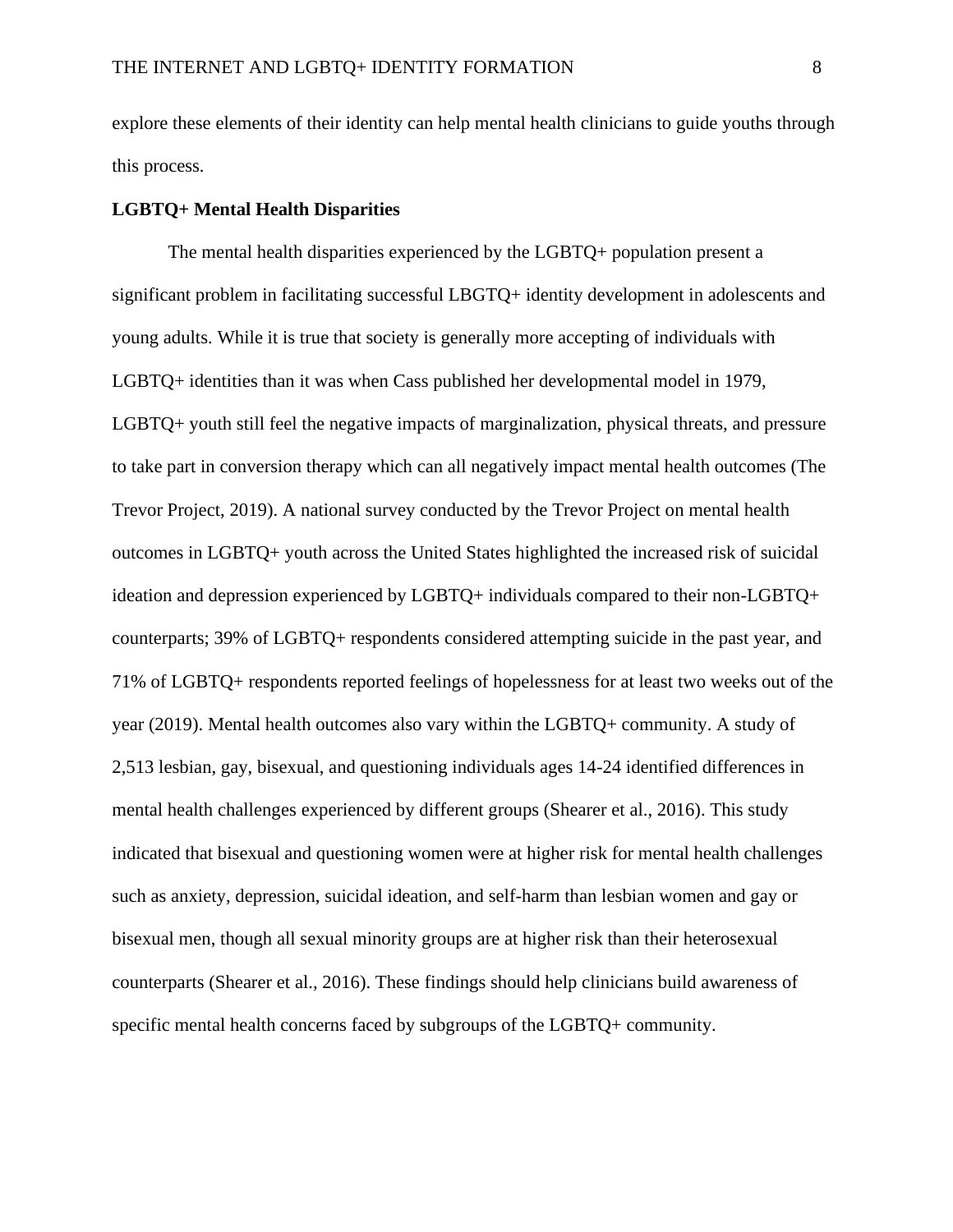Mental health disparities are particularly prevalent in the transgender and nonbinary community as well as for LGBTQ+ individuals of color. The psychological effects of living in a society that marginalizes non-normative gender and racial identities, of experiencing layers of discrimination, and of the threat of violence all contribute to poorer mental health outcomes for these groups (James et al., 2016; Sutter & Perrin, 2016). Indeed, transgender and nonbinary individuals have an attempted suicide rate nine-times higher than the general population, illustrating the devastating impact these psychological stressors can have on this community (James et al., 2019). Likewise, in a study of 200 LGBTQ+ individuals of color, researchers discovered that this population experiences heightened suicidal ideation that stems from having intersecting marginalized identities (Sutter & Perrin, 2016).

Knowing that these factors deeply impact the mental health outcomes of LGBTQ+ individuals, clinical mental health counselors should keep in mind how internet usage can either ameliorate or exacerbate these mental health concerns.

#### **The Internet and Mental Health**

Before further defining the interplay between LGBTQ+ identity development, LGBTQ+ mental health, and the way the internet affects both of these factors, we should first examine the available research on how the internet and an increasingly-connected digital world impact the mental health of adolescents and young adults more broadly.

Findings on the correlation between internet, social media usage, and mental health concerns have been mixed. One confounding factor in this area of study is the question of whether excessive internet usage contributes to the development of mental health disorders, such as depression, or whether individuals who are already struggling with mental health disorders are predisposed to excessive internet use (Pantic, 2014). In a study on Facebook usage and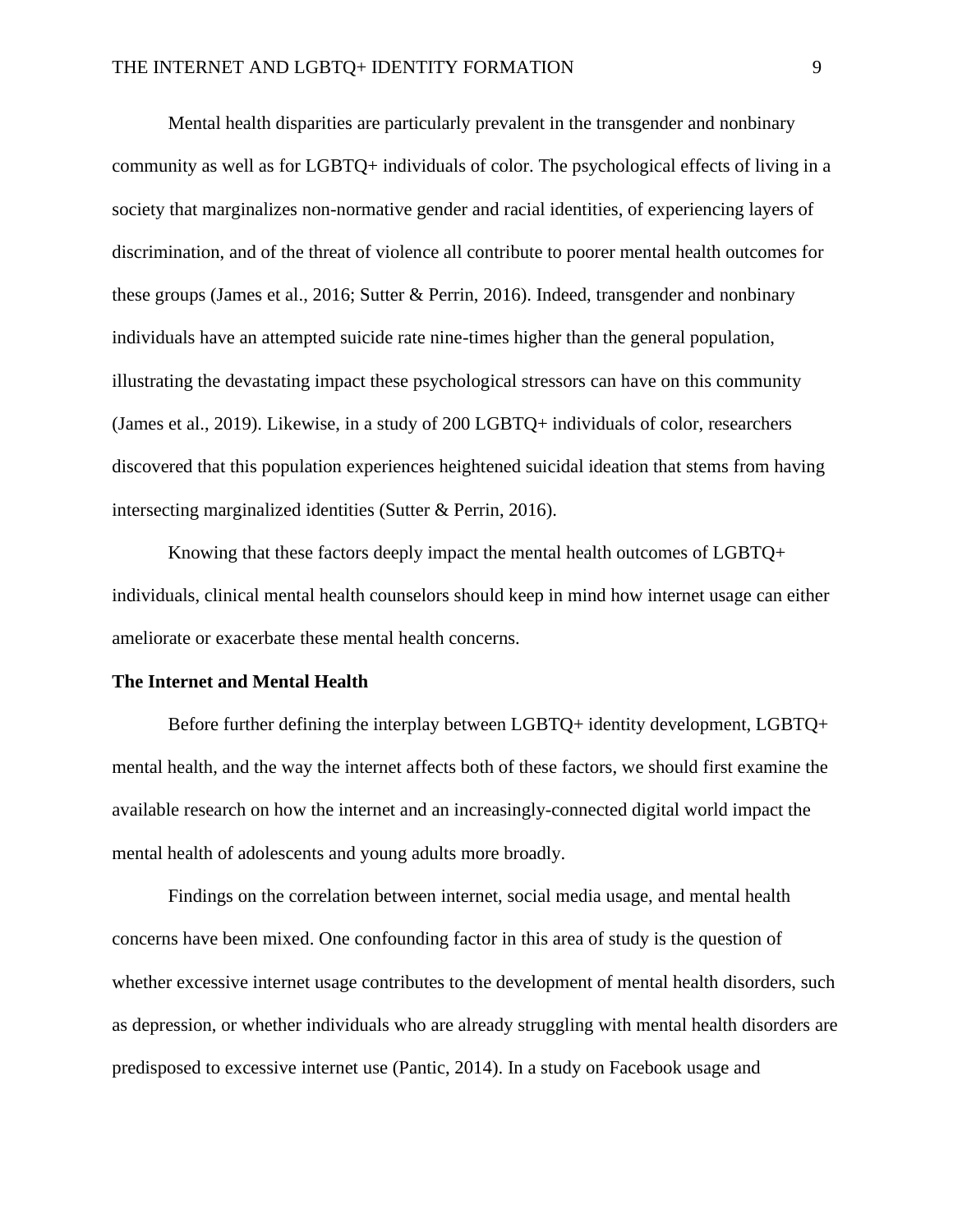depressive symptoms in 160 high school students, researchers discovered a statistically significant relationship between time spent on Facebook and scores on the Beck Depression Inventory (Pantic et al., 2012). Though the researchers do not claim a causal link between time spent on the internet and depressive symptoms, they speculate on the effects of seeing idealized versions of others on social media, believing it to be a negative influence on the mental health of adolescents (Pantic et al., 2012). Even if it is the case that individuals with depression are predisposed to spend more time on social media, it is important to recognize that the social media use can exacerbate existing symptoms of depression.

These negative impacts are not restricted to social media alone. An extensive Chinese study on internet addiction surveyed 2,115 high school students and found that 338 could be classified as having internet addiction, using the internet for more than 20 hours a week (Yen et al., 2007). The students who met the criteria for internet addiction self-reported higher levels of ADHD and depressive symptoms; male participants also self-reported higher levels of hostility and aggression (Yen et al., 2007). Once again, these results do not necessarily indicate internet addiction as causation for these traits; however, the statistically-significant correlation between internet usage and these factors can help clinical mental health counselors determine whether internet use might be a factor in the intensity of each individual's mental health symptoms.

Though it is impossible to establish definitively whether or not a causal link exists between internet usage and negative mental health outcomes, the correlation is strong enough that clinical mental health counselors should be aware of the potential adverse mental health affects the internet can have. While the internet can be a positive force in LGBTQ+ identity formation, as we will explore more in depth in the section below, counselors should be aware of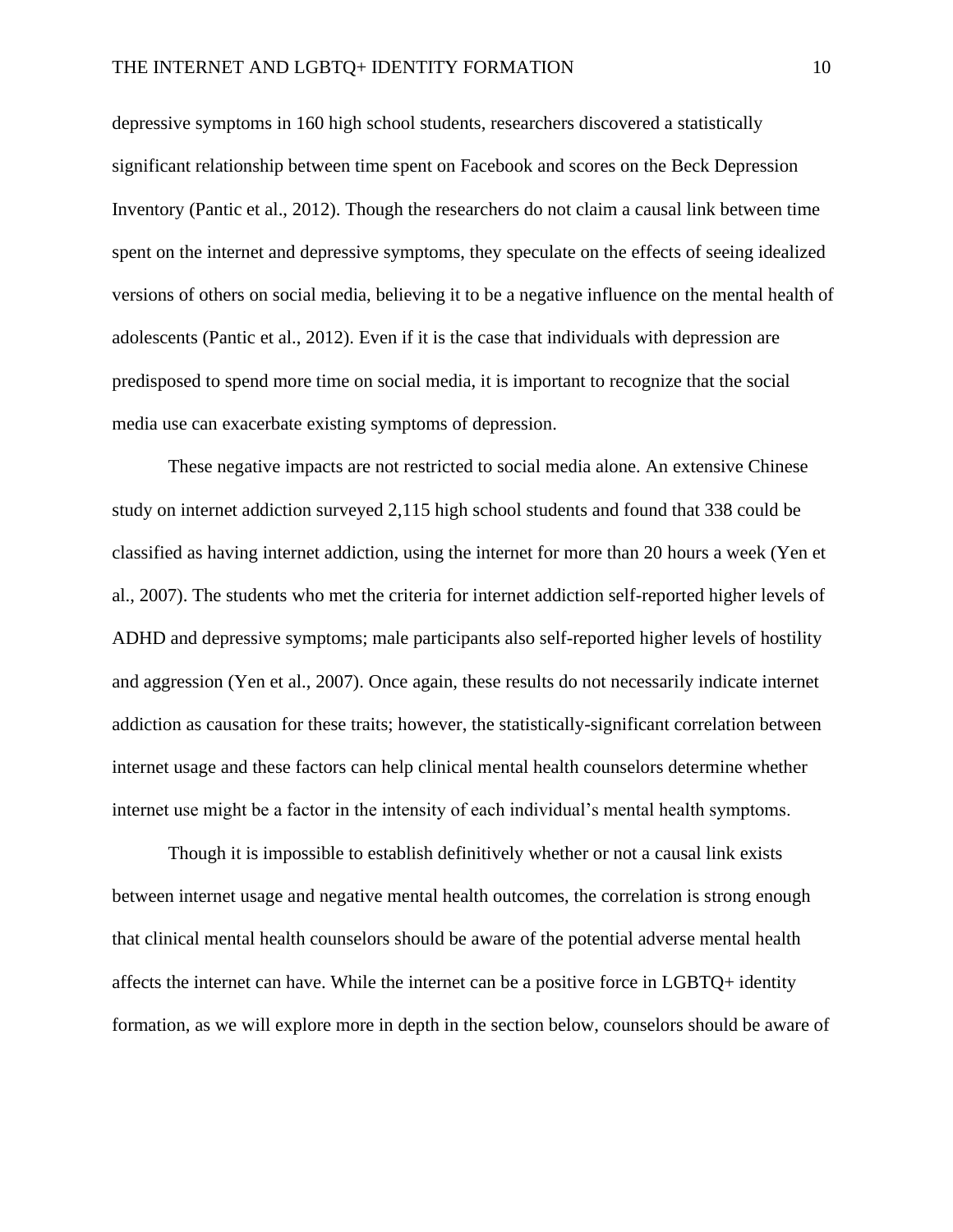what spending an exorbitant amount of time on the internet or social media may do to their adolescent and young adult clients.

#### **LGBTQ+ Identity Formation and the Internet**

If used in moderation, social media and the internet can be key tools in the modern development of LGBTQ+ identities in adolescents and young adults. Indeed, the internet allows individuals who might otherwise be isolated from other LGBTQ+ individuals geographically to learn about what it is like to be LGBTQ+ and to connect and form a community even when they are not able to do so in person. Indeed, many adolescents and young adults who do choose to explore their LGBTQ+ identity through the internet may choose to come out on online networks first before coming out to their real-life friends and families (Craig & McInroy, 2013).

While LGBTQ+ individuals have been using the internet in this way since it became widely available, only recently has research attempted to gauge the dimensions of the internet use of LGBTQ+ adolescents and young adults. For example, one key question to investigate is whether or not LGBTQ+ individuals spend more or less time online than their non-LGBTQ+ peers. Research in this area is limited; a 2013 Gay, Lesbian & Straight Education Network (GLSEN) report on the way LGBTQ+ adolescents ages 13-18 use the internet found that LGBTQ+ individuals spend an average of 45 minutes per day more online than their non-LGBTQ+ counterparts (2013). Additionally, 62% of LGBTQ+ individuals studied in the report used the internet to reach out to other LGBTQ+ individuals, indicating that the internet can be a key tool for intercommunity connection (GLSEN, 2013). A more recent study of 6,309 LGBTQ+ Americans and Canadian adolescents and young adults ages 14-29 sought to better define how different subgroups of the LGBTQ+ community engage with the internet, surveying participants about the devices they used, their time spent online, and their favorite websites (McInroy, Craig,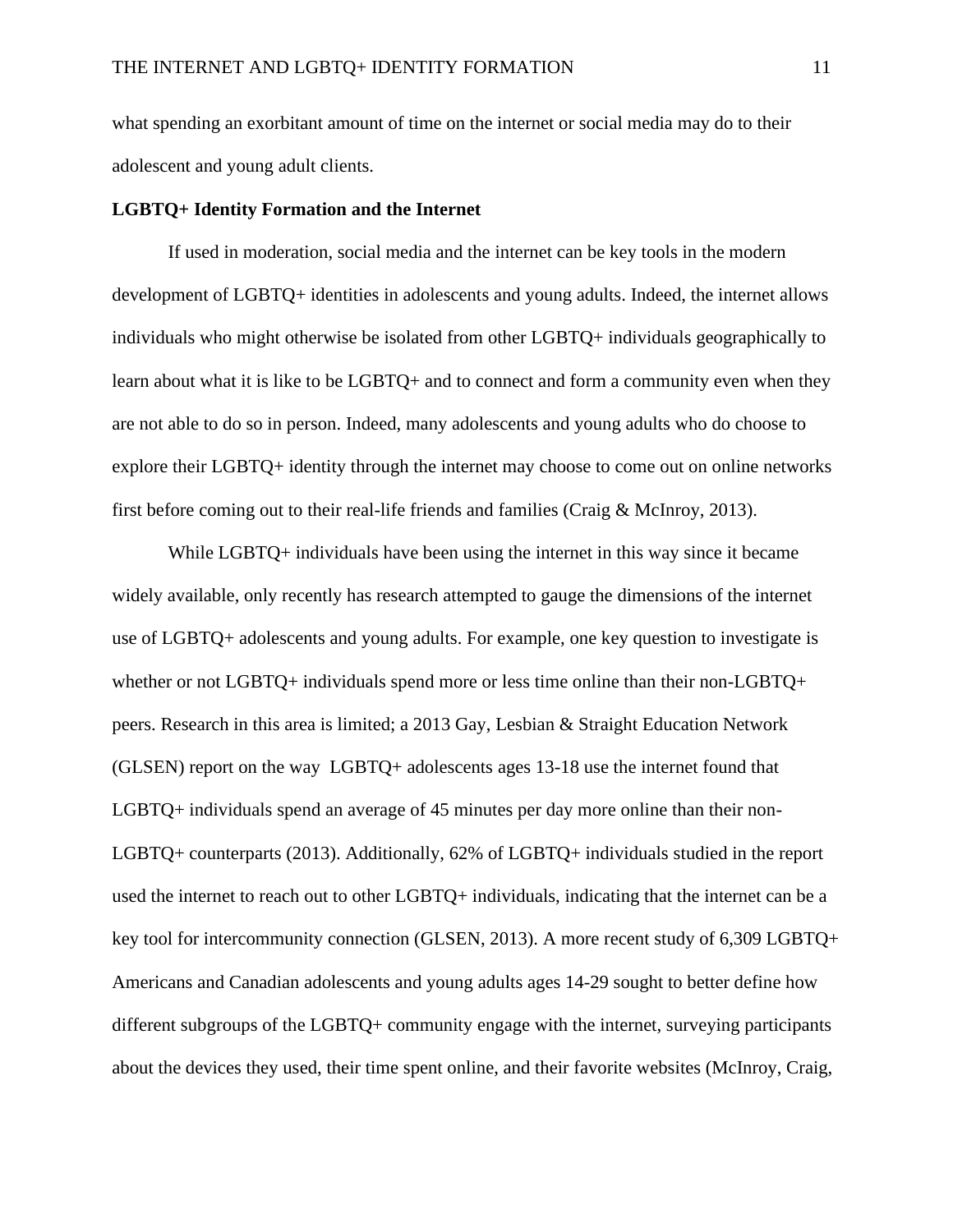& Leung, 2018). The researchers identified that while the LGBTQ+ participants all spent a significant amount of time on the internet, the favored websites of each subset of the population varied by age, orientation, and gender identity; of particular note, older participants focus their internet experiences on social and professional networking and dating, while younger participants enjoy participating in microblogging sites such as Tumblr and "fandom"-oriented spaces, where they can connect over their favorite media properties (McInroy, Craig, & Leung, 2018). These trends can help clinicians to identify where LGBTQ+ clients may be spending their time online, while also providing an opening into a discussion about how internet use connects to questions of LGBTQ+ identities.

While researchers are learning more about where LGBTQ+ individuals are spending their time on the internet, they are also learning more about how these online experiences shape identity in the LGBTQ+ community. In a recent analysis of how 17 undergraduate students narrated the development of their own LGBTQ+ identities and how social media impacted this development, researchers identified four major themes: merging of on and offline safe spaces, external identity alignment, multiple identities based in context, and individuality/autonomy (Bates, Hobman, & Bell, 2020). Participant stories focused on how social media provided a curated environment where they could share their authentic thoughts and feelings about how their other identities intersected with their queer ones, while also feeling a level of safety due to privacy controls (Bates, Hobman, & Bell, 2020). This narrative analysis reveals the positive potential that the internet offers to LGBTQ+ youth as they learn to define their identities in an affirming space. In other words, at its best the internet can offer LGBTQ+ youth a sense of freedom and safety as they progress through their stages of LGBTQ+ identity formation.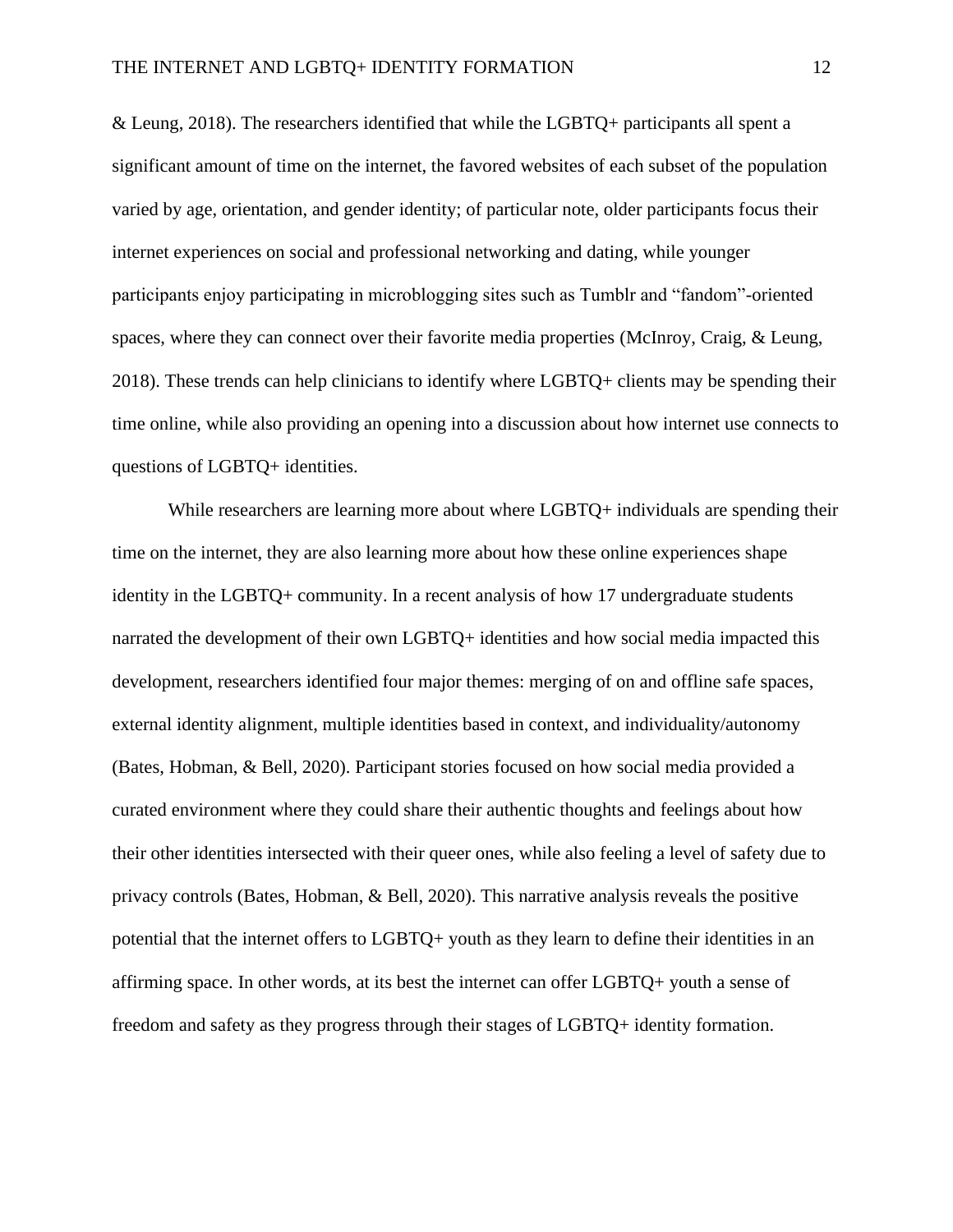As we delve into the discussion of the implications of the literature on LGBTQ+ identity formation, mental health, and the internet, we will focus on how counselors can help LGBTQ+ individuals achieve this positive relationship with the internet, while avoiding some of the dangers of the internet in identity formation.

#### **Discussion**

The potential benefits and drawbacks of LGBTQ+ adolescents and young adults exploring their identities on the internet are multifaceted and manifest differently depending on every individual's unique circumstances. Without the knowledge of how each client interacts with the internet, a counselor cannot know whether or not specific interventions or supports are necessary; however, with a basis of knowledge about how LGBTQ+ youth and young adults interact with the internet, counselors can be ready to adapt their responses to their individual needs.

#### **Positive Influences of Internet Communities on LGBTQ+ Identity Formation**

Perhaps one of the most obvious benefits of the internet to LGBTQ+ youth and young adults is the improved ability to connect with resources to explore identity and to find community. Though Cass formulated her gay and lesbian identity model long before the internet became broadly accessible, it is easy to see how the internet can play a role in each stage she outlines. The internet can be especially helpful in the identity confusion and identity comparison stages; in these stages, an individual finds a contradiction between assumed heterosexuality and feelings for someone of the same sex, prompting them to compare themselves against examples of straight people and gay people that they may know (Cass, 1979). LGBTQ+ youth who do not have any real-life examples of LGBTQ+ people with whom they might compare themselves can use the internet to access media that features LGBTQ+ characters or learn about queer sexualities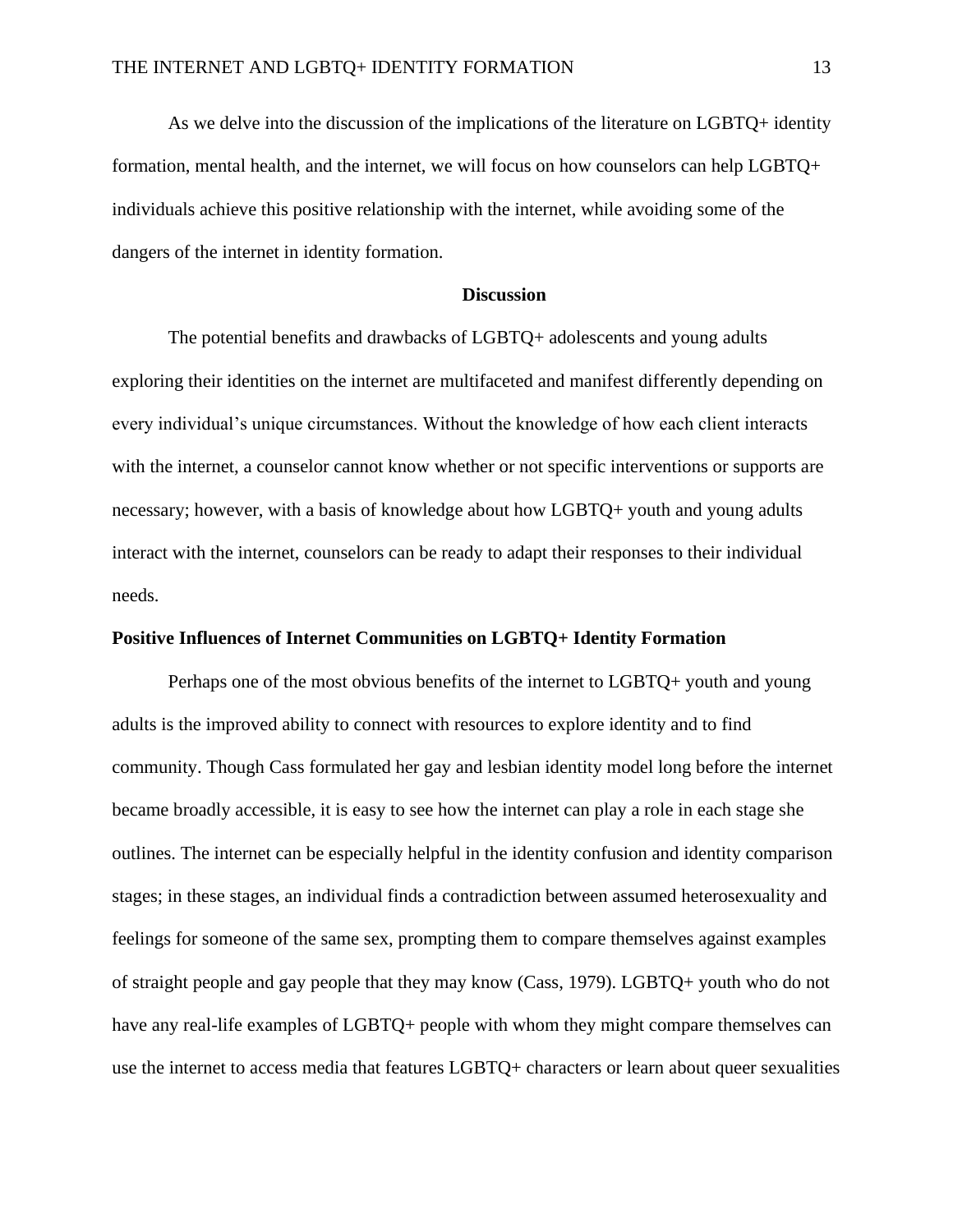and gender identities from other people's lived, real experiences over social media. The final stages of Cass' identity formation model, identity acceptance, identity pride, and identity synthesis require the individual to determine what identity best describes their experiences while developing a sense of self-acceptance, pride, and openness (Cass, 1979). By forming connections with others who share similar orientations or gender identities, LGBTQ+ youth can progress through these stages of identity development no matter where they live. Indeed, because the majority of LGBTQ+ youth use the internet specifically to connect with other LGBTQ+ individuals (GLSEN, 2013), it is plausible that many LGBTQ+ youth use the internet specifically to develop understandings of themselves through identification with others in the community. Even if teens and young adults are unable to form bonds with other LGBTQ+ individuals in-person, they can forge and foster communities in an online setting, finding commonality and support in a way that is easy and accessible. These relationships and connections provide a foundation of support for LGBTQ+ adolescents and young adults that they may not have the ability to find elsewhere. While others in the lives of LGBTQ+ youth may not understand the value of these online communities, counselors can provide validation and support for individuals creating online social spaces such as these.

Additionally, the internet can be a positive resource for LGBTQ+ individuals to learn about how they can lead healthy sex lives as they begin to explore this aspect of their identities. Sex education in the United States broadly does not cover topics most relevant to the sex lives of LGBTQ+ individuals. Indeed, in a survey of millennials, only 12% reported that their sex education classes included information about same-sex relationships (Jones & Cox, 2015). While some LGBTQ+ youth may have supportive parents or guardians who can accurately convey information about healthy LGBTQ+ sexuality, there are still others who do not. The internet,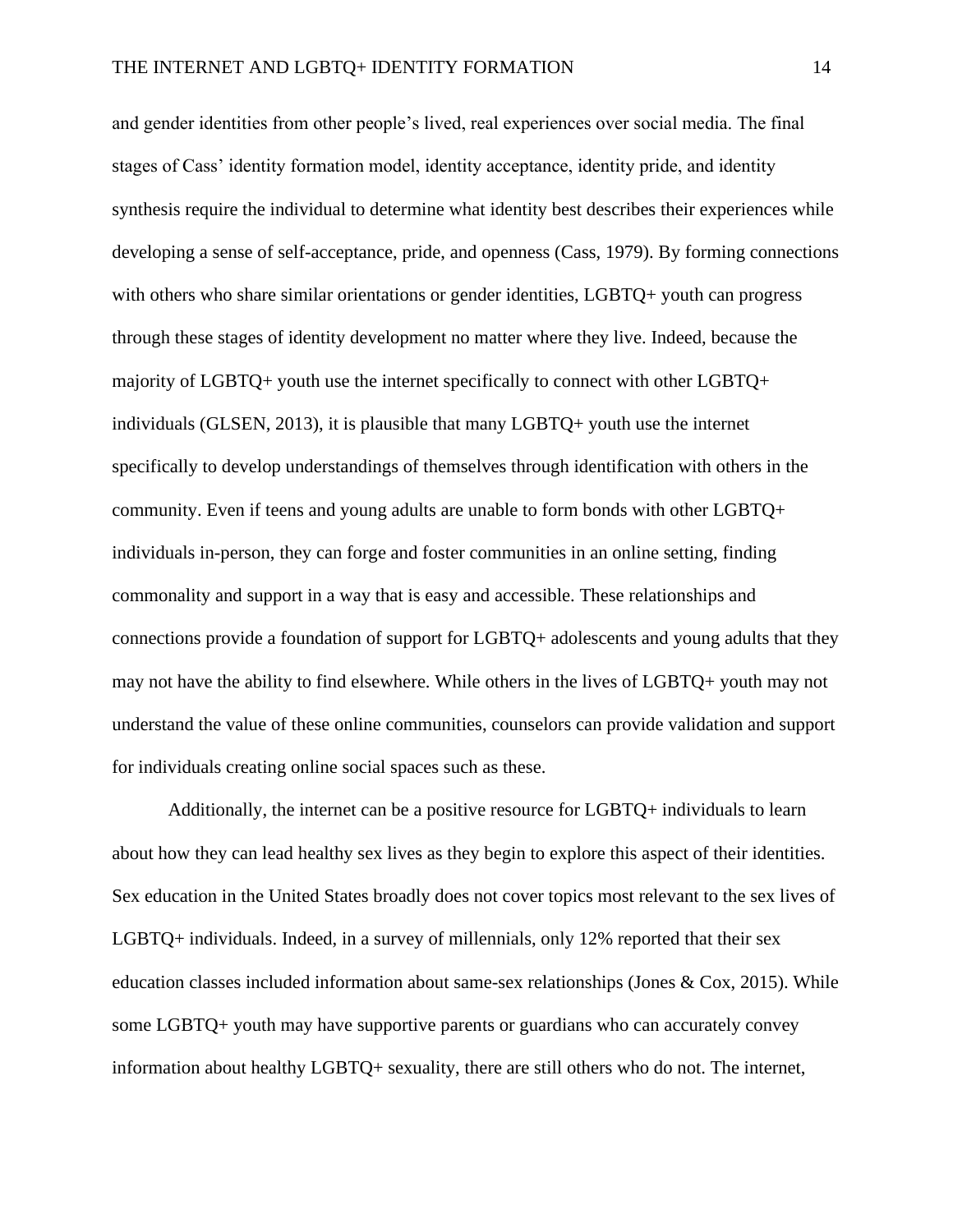with comprehensive sex education websites such as Scarleteen, can offer a variety of resources for individuals of all sexual orientations and genders. If LGBTQ+ youth who wish to begin exploring their sexual identities are able to find a website like Scarleteen, they may reap the benefits of affirming sex education, leading to more satisfying and safe sexual experiences when they start having them. If LGBTQ+ individuals are comfortable openly discussing their developing sexualities in counseling, it may be worthwhile discussing these online resources with them to encourage healthy approaches to sex.

#### **Negative Influences of Internet Communities on LGBTQ+ Identity Formation**

While overall the internet can offer important supports for LGBTQ+ individuals, it is important to remember the negative impacts that that internet can have on mental health when used in excess. Finding and sharing in community can be fun in moderation, but when being in community is paired with online activities it has the potential to become addictive. As McInroy, Craig, and Leung note in their research, younger LGBTQ+ individuals spend much of their time online engaging in fandom communities where they participate in discussions about their favorite shows, movies, games, and books (2018). While little research exists on fandom engagement, some researchers wonder if more extreme participants are experiencing a kind of behavioral addiction, such as internet addiction, when they spend the vast majority of their time and energy in these spaces. In an article featuring the opinions of three Indiana State University psychology professors, the subjects note that fandom can be double-edged; it can become addictive and even detrimental to daily functioning, absorbing an individual's attention, but it can also serve as a creative outlet, inspiring creative work such as fan art and fan fiction (Hatch, 2019). LGBTQ+ youth may experience a unique combination of fandom and a sense of community that they cannot find outside the internet. While this combination may serve the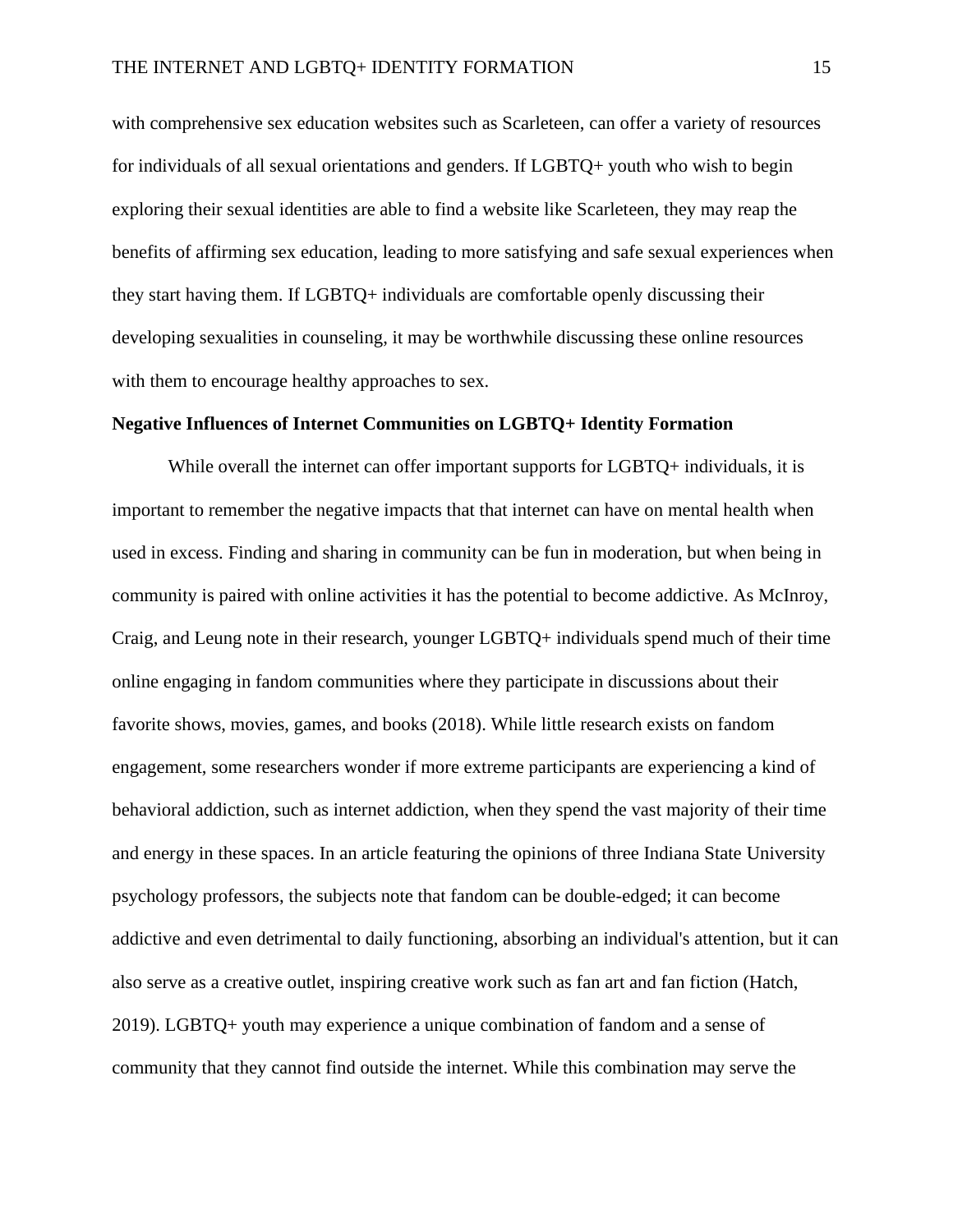needs of LGBTQ+ youth by connecting them to like-minded individuals, at the same time it might also lead them to spend a disproportionate amount of time in these fandom spaces, disrupting their lives. In the most extreme cases, the negative mental health outcomes associated with internet addiction—increased levels of depressive and ADHD symptoms (Yen et al., 2007)—could also apply to LGBTQ+ youth. It is also important to remember that LGBTQ+ youth are already predisposed to spending more time on average online than their heterosexual counterparts, potentially increasing this risk (GLSEN, 2013). Being aware of the pitfalls of these online arenas can help counselors to determine whether or not an LGBTQ+ client's engagement in them is supportive, distracting, or some combination of the two. Helping a client develop skills to balance time spent in these spaces with other tasks of living may be a helpful approach in cases where engagement in online spaces impairs functioning.

In addition to risks that arise with increased time spent online, LGBTQ+ youth may also encounter language from others that serves to alienate and isolate them on social media platforms such as Facebook and Twitter. Derogatory language and hate speech are not uncommon online and have been on the rise in recent years (Ring, 2013). LGBTQ+ youth and young adults using the internet are likely to encounter such language at one point or another. The effects of such language can have a negative impact on mental health and self-concept, reminding the LGBTQ+ individuals who see it of the discrimination they are potentially escaping from when they engage with others online. Additionally, LGBTQ+ individuals are at higher risk of experiencing cyberbullying online than their heterosexual counterparts, whether it be from individuals that they know in person or individuals who they only know in an online setting (Abreau & Kenny, 2017). While school officials and counselors may be able to help intervene when peers LGBTQ+ individuals know in real life participate in cyberbullying, there is little that they can do to stop or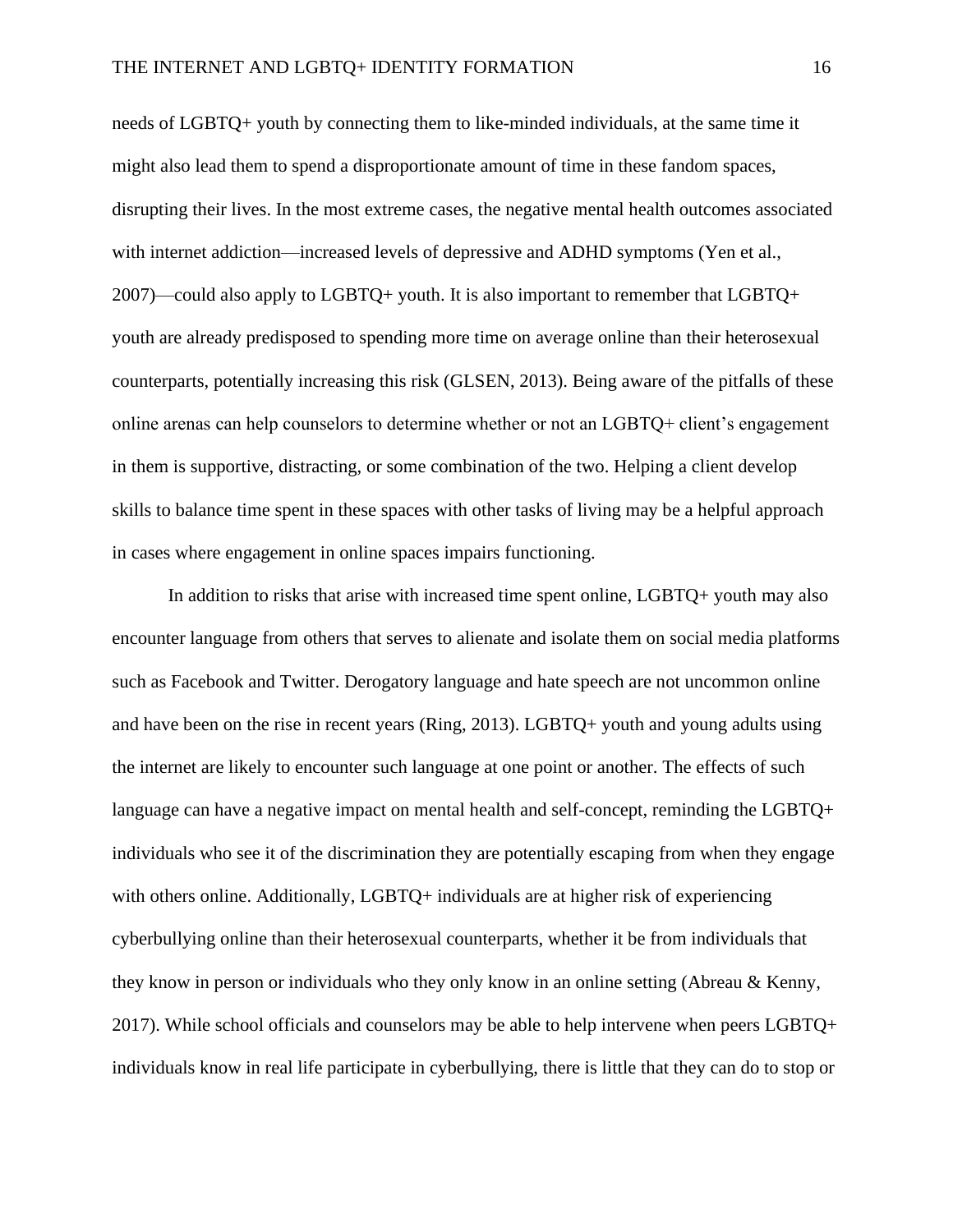even prevent cyberbullying from others online. The likelihood that LGBTQ+ individuals will encounter cyberbullying or other harmful language online can negatively impact mental health, contributing to feelings of low self-esteem, depression, and even suicidal ideation. Counselors can support LGBTQ+ individuals who have experienced these negative effects of the internet by assisting them in boundary-setting while also helping them develop positive self-esteem.

Finally, where LGBTQ+ individuals may encounter positive websites helping them to navigate safe and healthy sexual experiences using the internet as a resource, it is important to acknowledge that the opposite is also true. In searching for information about sex, LGBTQ+ individuals may also encounter misinformation about sex, and they may witness unrealistic depictions of sex in pornography. Indeed, in one study of young Black men attracted to other men, researchers found that sexually explicit material, such as pornography, affected their understanding of what sex between men should entail, even though such materials often depict unsafe behaviors, such as unprotected sex (Arrington-Sanders et al., 2015). Just as websites like Scarleteen can help LGBTQ+ individuals learn about ways to engage in positive and safe sexual experiences, so too can misinformation and pornography negatively impact the first sexual experiences of LGBTQ+ individuals who are beginning to explore their identities. Counselors can intervene by providing a more realistic perspective on sexuality, while also pointing clients to more accurate and affirming resources.

#### **Differences Between Adolescent and Young Adult Populations**

In recent years, the average age at which LGBTQ+ individuals come out has dropped significantly, some even coming out in their early adolescence. Most LGBTQ+ individuals come out between the time they are fifteen through their twenties (Pew Research Center, 2013). It is important to note that this period of time covers adolescence and young adulthood, groups that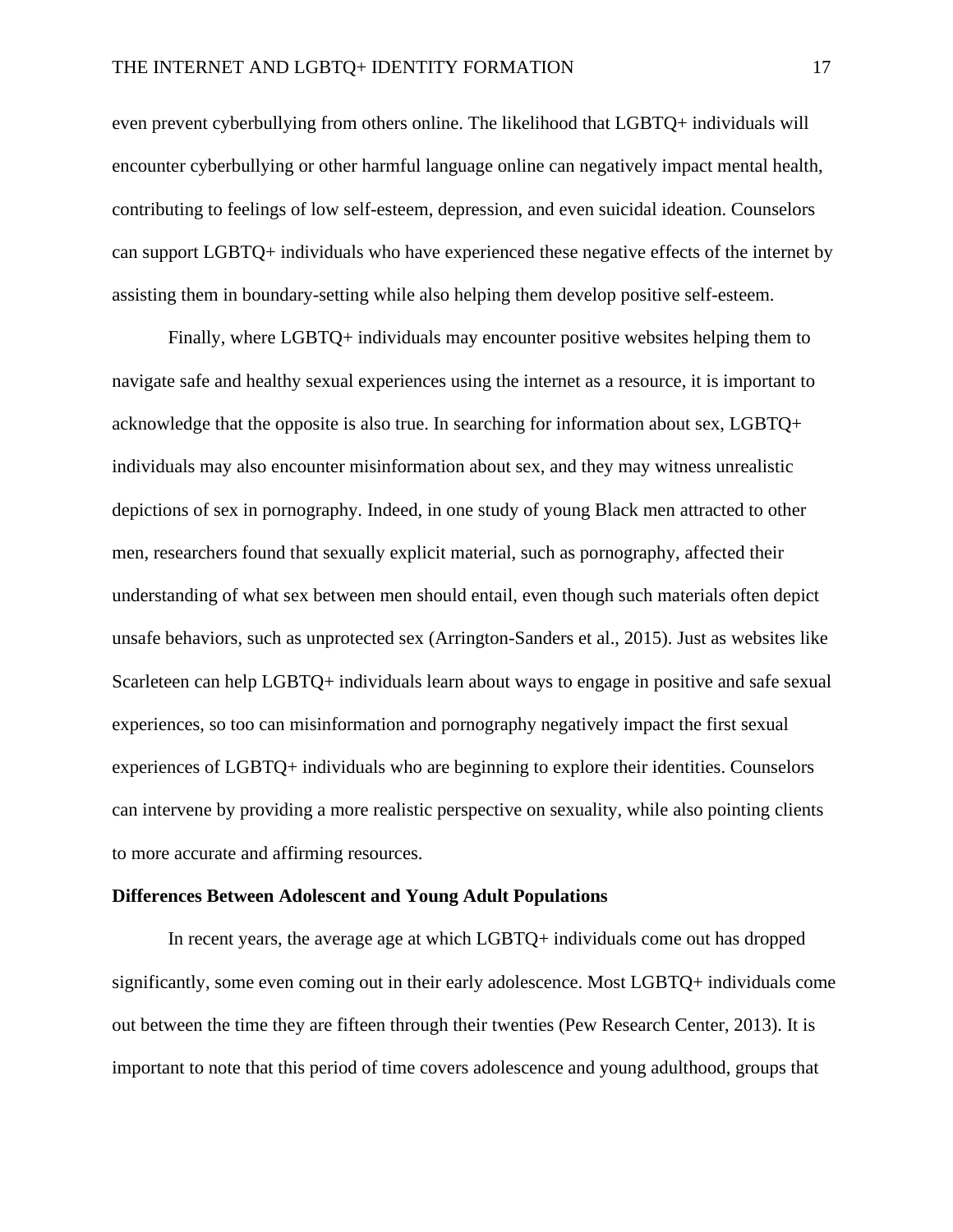have similar but distinct needs. Indeed, while both groups prioritize identity formation and developing communities, adolescents will still need to navigate exploring an LGBTQ+ identity while still at home with parents or guardians, while young adults will need to balance their identity exploration with the other stressors that come with entering adulthood. Adolescents often still rely on parents or guardians for shelter, food, and other supports; when those family members do not accept their LGBTQ+ identities, an LGBTQ+ client may require a different approach to emotional support than a young adult might. For LGBTQ+ adolescents living in unsupportive environments, the internet might be a particularly important support, as it may be their only outlet to explore their identity and connect with others without judgement or the threat of being disowned.

When working with LGBTQ+ minors who are actively exploring their identities on the internet, especially minors who live in unsupportive households, counselors will need to make sure that these clients know the limits of confidentiality. In order to uphold their responsibility to uphold the ethical imperatives of fidelity and autonomy to the minor client, however, the counselor can be careful not to write explicitly in their notes about the client's sexuality, noting that the client is asking questions about identity, but not specifying further. If for whatever reason the counselor must share information with unsupportive parents or guardians about the client's sexuality or their use of the internet to explore it, the counselor might approach the client with information about this request first, in order to prepare and involve the client in the discussion. Indeed, the American Counseling Association Code of Ethics Section A.2.d acknowledges that in cases with minors, the counselor should do what they can to include them in processes involving questions of consent, even when they are not able to give it legally (ACA,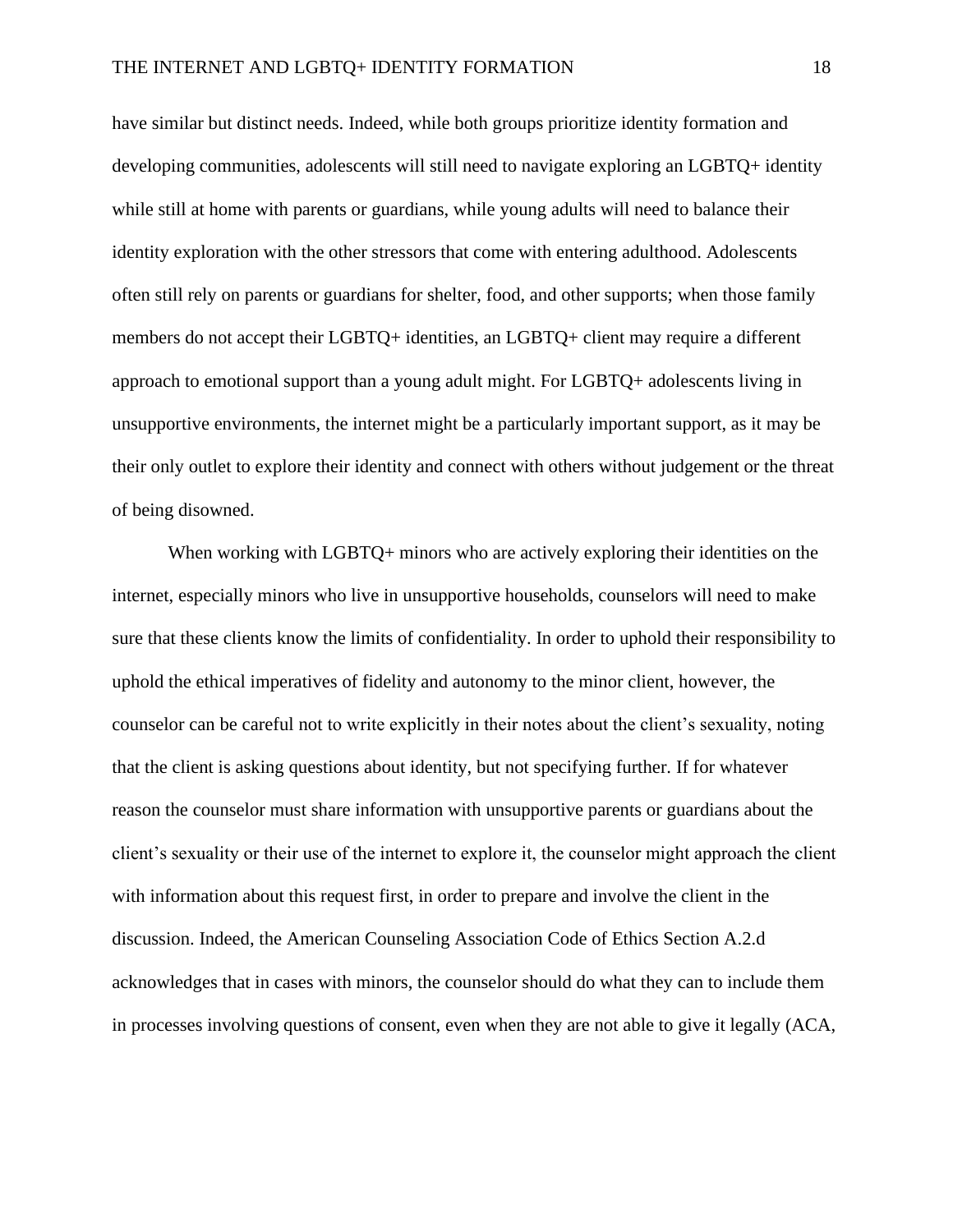2014). In this scenario, a counselor can attempt to uphold trust with the client, while upholding a potential legal duty to the client's guardians.

Young adults who are also using the internet to explore questions about LGBTQ+ identity face different challenges surrounding the process of forging a sense of self. Young adults, depending on their cultural background, may be developing their identity outside of the home for the first time, whether it be at work or in a college setting. In learning to take responsibility for themselves, young adults will need support not only in navigating sexual identity, but also their personal, professional and/or academic identities. It is helpful to remember here, too, that LGBTQ+ individuals in their twenties tend to use the internet in a different way than their younger counterparts, focusing more on romantic, professional, and social networking (McInroy, Craig, & Leung, 2018). Generally, LGBTQ+ young adults use the internet to consolidate these multiple identities, helping them transition into all the roles and responsibilities that adulthood brings. In these cases, counselors might help clients prioritize needs during this time of identity consolidation while also helping them to manage potential interpersonal struggles that arise from coming out for the first time while online dating.

#### **Other Counseling Implications**

As counselors think about the interplay between LGBTQ+ identity exploration and the internet, it is important that they keep in mind the balance between the benefits of easy explorations and the possible harms caused by excessive use, exposure to negative language and bullying, and misinformation. Because excessive internet use is tied to worsening symptoms of ADHD and depression (Yen et al., 2007), counselors should watch for changes in symptoms in line with this observation. If a counselor suspects that a client is relying on the internet for support so heavily that it is impairing their functioning or worsening their mental health, they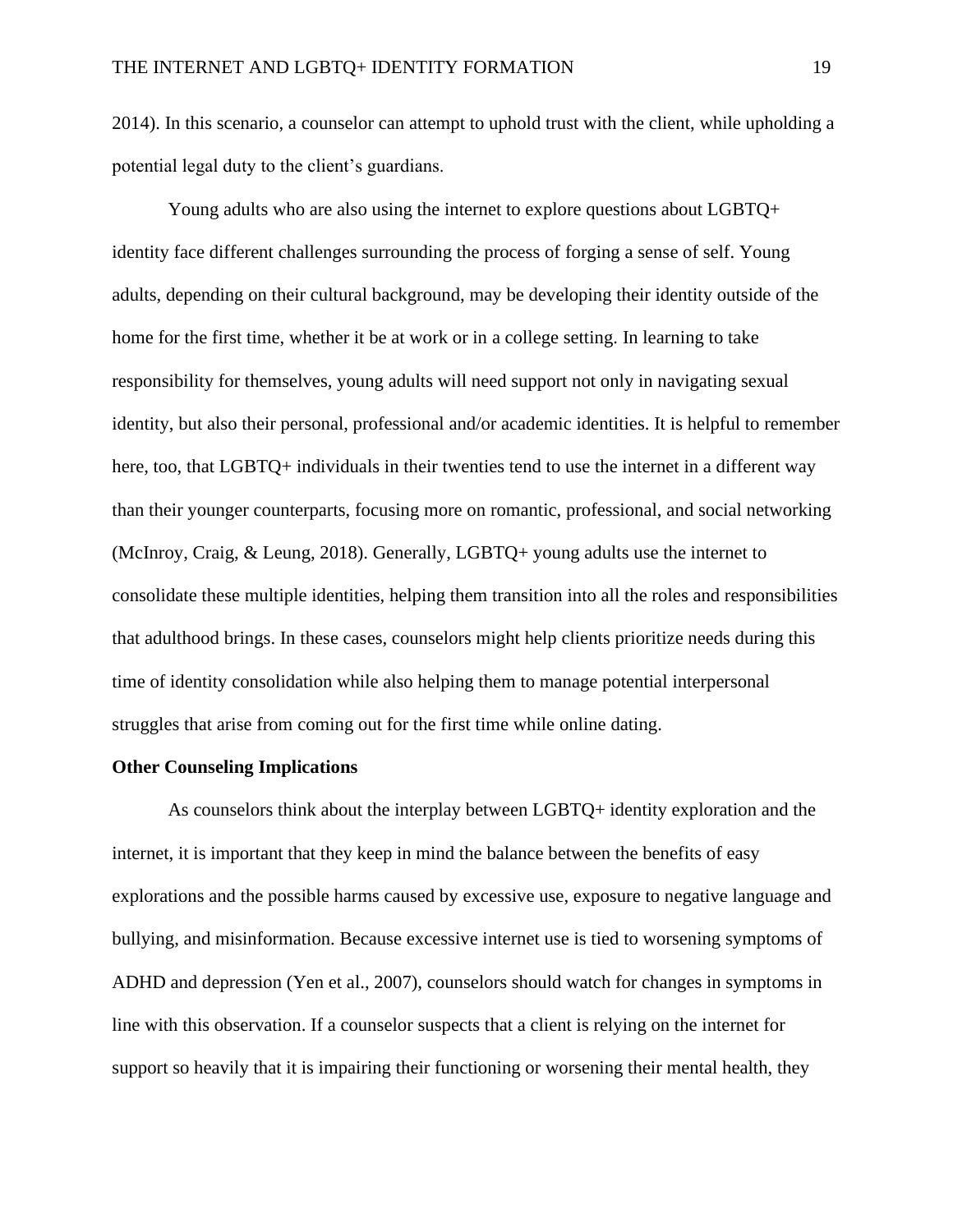may choose to approach the LGBTQ+ client's presenting problem like a behavioral addiction. The internet is so prevalent and widely used that abstinence and relapse prevention interventions are likely to be unrealistic; however, other interventions for behavioral addictions, such as developing alternative behaviors and avoiding situations that cause the client to turn to the internet may be helpful avenues from which to approach the problem (Grant et al., 2011).

On a less extreme scale, for many LGBTQ+ individuals, social media, gaming, and online interaction with fandoms can become a coping mechanism, allowing them to escape from the pressures they face in their daily lives (McInroy, Craig, & Leung, 2018). On its own, this coping mechanism is not necessarily unhealthy, especially if it does not approach the level of engagement that disrupts daily functioning; however, if internet use causes distress or if it is the client's only outlet for stress-relief, it may be worthwhile exploring alternative coping mechanisms with the client that they might choose to balance with their internet usage. Coming out can be a challenging and stressful process; it is important that an individual can rely on multiple supports, including offline self-care activities that can also encourage self-exploration such as meditation, reading, and journaling.

#### **Conclusion**

The internet provides an accessible and expansive outlet for LGBTQ+ identity formation, enabling youth and young adults to explore a vast array of identities until they feel like they have found their place. At the same time, LGBTQ+ youth can become swept up in using the internet, increasing the risk of some negative outcomes associated with excessive internet use. Counselors should look for ways to support adolescents and young adults in this process, monitoring warning signs for excessive use and worsening mental health, while encouraging clients when they see positive outcomes from their internet use.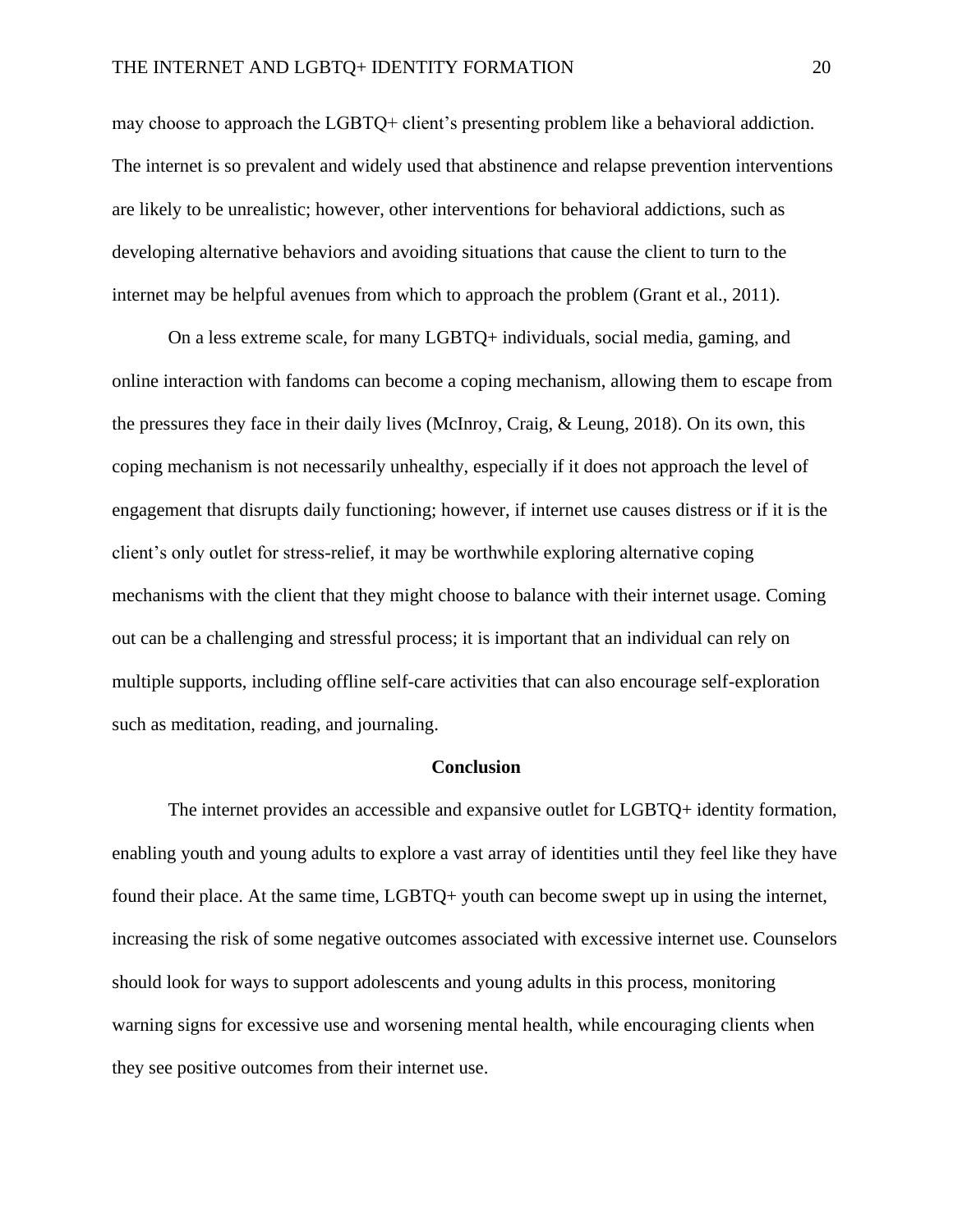Additionally, when an adolescent shares that they are exploring sexual identity using the internet as their primary resource, counselor advocacy can also be a key supplement to that resource. If possible, connecting the client to community, agency, or college groups for LGBTQ+ teens and young adults can be a way to balance the experience of online exploration with additional real-world supports. In this way, counselors can help clients in the process of building an affirming community whether it be online, offline, or a combination of the two.

#### **References**

Abreu, R. L., & Kenny, M. C. (2017). Cyberbullying and LGBTQ Youth: A Systematic Literature Review and Recommendations for Prevention and Intervention. *Journal of child & adolescent trauma*, *11*(1), 81–97. <https://doi.org/10.1007/s40653-017-0175-7>

American Counseling Association (ACA). (2014). *ACA code of ethics*. Alexandria, VA.

- Arrington-Sanders, R., Harper, G. W., Morgan, A., Ogunbajo, A., Trent, M., & Fortenberry, J. D. (2015). The role of sexually explicit material in the sexual development of same-sexattracted Black adolescent males. *Archives of sexual behavior*, *44*(3), 597–608. <https://doi.org/10.1007/s10508-014-0416-x>
- Bates, A., Hobman, T., & Bell, B. T. (2020). "Let me do what I please with it…Don't decide my identity for me": LGBTQ+ youth experiences of social media in narrative identity development. *Journal of Adolescent Research, 35*(1), 51–83.

<https://doi.org/10.1177/0743558419884700>

Cass, V. C. (1979). Homosexual identity formation: A theoretical model. *Journal of Homosexuality, 4*(3).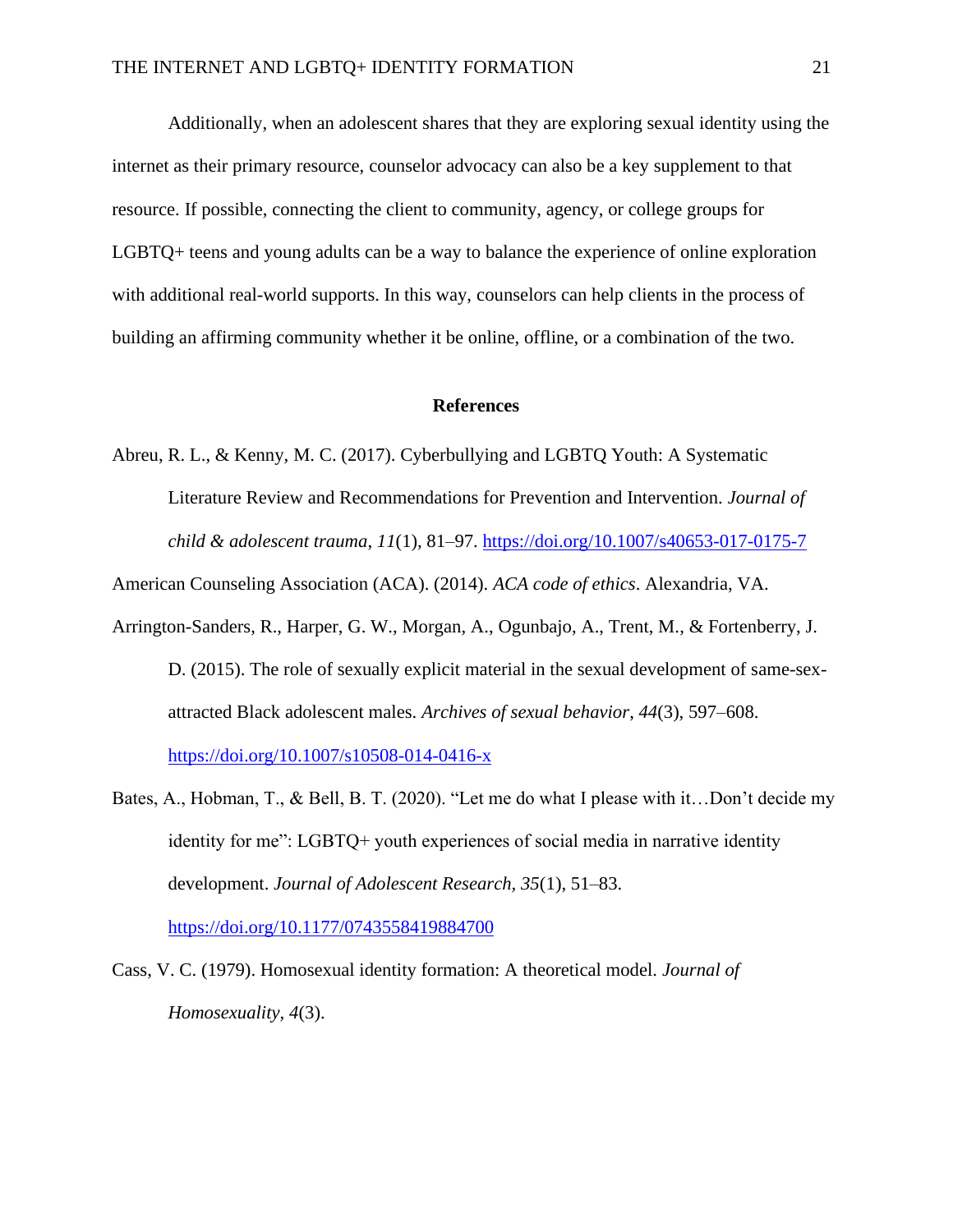- Craig, S. L. & McInroy, L. (2014). You can form a part of yourself online: The influence of new media on identity development and coming out for LGBTQ youth. *Journal of Gay & Lesbian Mental Health, 18*(1), 95-109.<https://doi.org/10.1080/19359705.2013.777007>
- Gay, Lesbian, & Straight Education Network (GLSEN). (2013). *Out Online: The Experiences of Lesbian, Gay, Bisexual and Transgender Youth on the Internet.*  [https://www.glsen.org/sites/default/files/2020-01/Out\\_Online\\_Full\\_Report\\_2013.pdf](https://www.glsen.org/sites/default/files/2020-01/Out_Online_Full_Report_2013.pdf)
- Grant, J. E., Potenza, M. N., Weinstein, A. & Gorelick, D. A. (2010). Introduction to behavioral addictions. *The American Journal of Drug and Alcohol Abuse, 36*(5), 233-241. <https://doi.org/10.3109/00952990.2010.491884>
- Hatch, R. (2019, August 1). Fans of fandom: Psychology faculty break down the passion and persecution of fans. *Illinois State University News*. [https://news.illinoisstate.edu/2019/08/fans-of-fandom-psychology-faculty-break-down](https://news.illinoisstate.edu/2019/08/fans-of-fandom-psychology-faculty-break-down-the-passion-and-persecution-of-fans/)[the-passion-and-persecution-of-fans/](https://news.illinoisstate.edu/2019/08/fans-of-fandom-psychology-faculty-break-down-the-passion-and-persecution-of-fans/)

Ipsos MORI. (2017). *Ipsos MORI 2017 Almanac.* 

[https://www.ipsos.com/sites/default/files/ct/publication/documents/2017-11/ipsos-mori](https://www.ipsos.com/sites/default/files/ct/publication/documents/2017-11/ipsos-mori-almanac-2017.pdf)[almanac-2017.pdf](https://www.ipsos.com/sites/default/files/ct/publication/documents/2017-11/ipsos-mori-almanac-2017.pdf)

- James, S. E., Herman, J. L., Rankin, S., Keisling, M., Mottet, L., & Anafi, M. A. (2016). *The report of the 2015 U.S. transgender survey.* Washington, DC: National Center for Transgender Equality.
- Jones, R. P. & Cox, D. (2015). How race and religion shape millennial attitudes on sexuality and reproductive health: Findings from the 2015 millenials, sexuality and reproductive health survey. Washington, DC: Public Religion Research Institute. [https://www.prri.org/wp](https://www.prri.org/wp-content/uploads/2015/03/PRRI-Millennials-Web-FINAL.pdf)[content/uploads/2015/03/PRRI-Millennials-Web-FINAL.pdf](https://www.prri.org/wp-content/uploads/2015/03/PRRI-Millennials-Web-FINAL.pdf)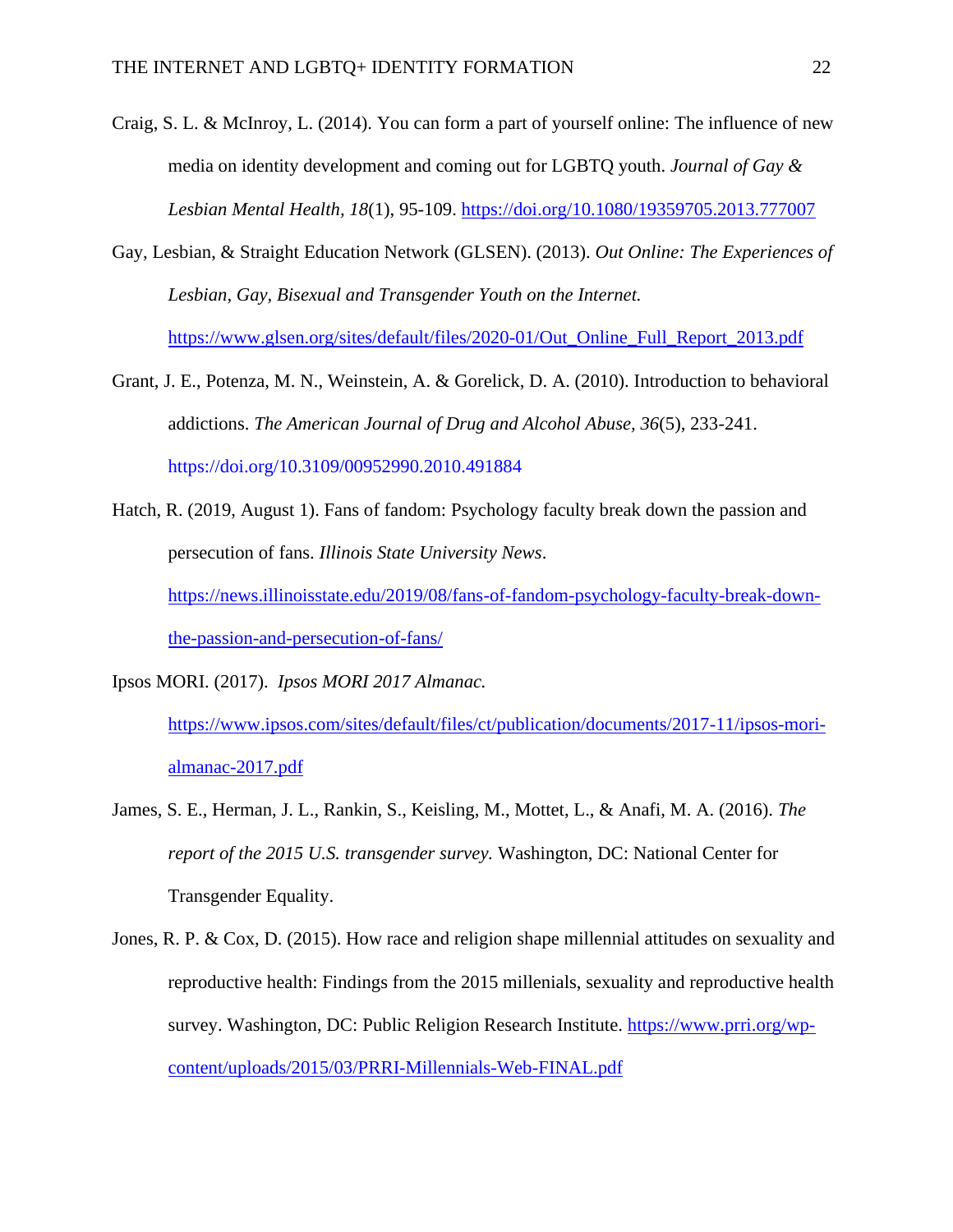- Lev, A. I. (2004). *Transgender Emergence: Therapeutic Guidelines for Working with Gender-Variant People and Their Families.* Routledge.
- McCarn, S. R., & Fassinger, R. E. (1996). Revisioning sexual minority identity formation: A new model of lesbian identity and its implications. *The Counseling Psychologist, 24*(3), 508–534. [https://doi.org/10.1177/0011000096243011](https://psycnet.apa.org/doi/10.1177/0011000096243011)
- McInroy, L. B., Craig, S. L. & Leung, V. W. Y. (2019). Platforms and patterns for practice: LGBTQ+ youths' use of information and communication technologies. *Child and Adolescent Social Work Journal, 36*, 507–520 (2019). [https://doi.org/10.1007/s10560-](https://doi.org/10.1007/s10560-018-0577-x) [018-0577-x](https://doi.org/10.1007/s10560-018-0577-x)
- Pantic, I. (2014). Online social networking and mental health. *Cyberpsychology, Behavior and Social Networking*, *17*(10), 652–657. <https://doi.org/10.1089/cyber.2014.0070>
- Pantic, I., Damjanovic, A., Todorovic, J., Topalovic, D., Bojovic-Jovic, D., Ristic, S., & Pantic, S. (2012). Association between online social networking and depression in high school students: behavioral physiology viewpoint. *Psychiatry Danubina, 24*(1), 90-3.
- Pew Research Center. (2013). Chapter 3: The coming out experience. *A Survey of LGBT Americans.* [https://www.pewsocialtrends.org/2013/06/13/chapter-3-the-coming-out](https://www.pewsocialtrends.org/2013/06/13/chapter-3-the-coming-out-experience/)[experience/](https://www.pewsocialtrends.org/2013/06/13/chapter-3-the-coming-out-experience/)
- Ring, C. E. (2013). *Hate speech in social media: An exploration of the problem and its proposed solutions.* [Doctoral thesis, University of Colorado].
- Shearer, A., Herres, J., Kodish, T., Squitieri, H., James, K., Russon, J. & Diamond, G. S. (2016). Differences in mental health symptoms across lesbian, gay, bisexual, and questioning youth in primary care settings. *Journal of Adolescent Health*, *59*(1), 38-45. <https://doi.org/10.1016/j.jadohealth.2016.02.005>